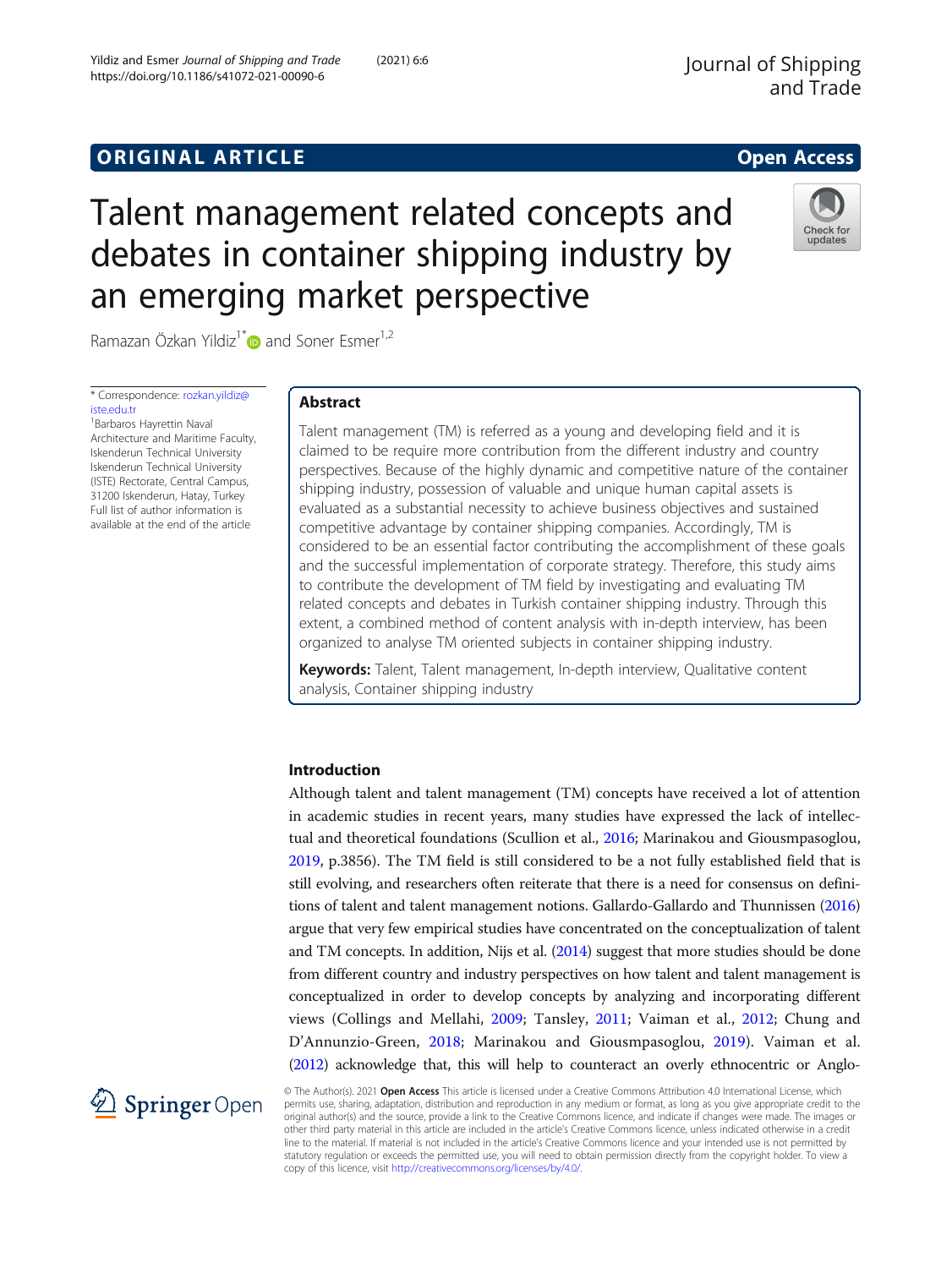Saxon conceptualization of talent management which is not reflective of practice in many parts of the world.

Associatively, Zhang and Bright [\(2012](#page-29-0)) assert that, before implementing talent management, in order to create a comprehensive talent management system, there are basic questions that organizations should first investigate. These are; what the talent is, who is considered to be talent and what does talent management mean. Answering these questions will enable organizations to perceive the components of the system they want to establish on the basis of talent and to shape their procedures and processes accordingly (Bagheri et al., [2020,](#page-26-0) p.88). More specifically, according to Tansley [\(2011\)](#page-29-0), a working definition of talent and talent management is necessary for sound talent management policies and practices shared in the organization, and structuring these definitions is vital for talent development professionals to be able to design and plan talent oriented training and development programs. However, choosing a talent definition is not an easy task, especially as there are many ways to define talent within a particular organization.

It is frequently emphasized in the literature that talent and talent management concepts are context-dependent, but the current definitions are not created by looking at different perspectives and especially by evaluating the opinions of the practitioners (Al Ariss et al., [2014;](#page-26-0) Krishnan and Scullion, [2017\)](#page-28-0). Moreover, Schuler et al. ([2011\)](#page-29-0) argue that these definitions have mostly been formed in a western perspective and are generally based on the context of developed countries. Dependently, Khoreva and Kostanek ([2019](#page-28-0)) assert that, no study has been detected which examines the concept of talent and TM conceptualization from an employer perspective in emerging markets. It is claimed that not understanding the employer perspective regarding these two important definitions in emerging markets will lead to problems such as the inability to fully construct the talent management components in these markets and the occurrence of errors in the implementation phase (Khilji et al., [2015;](#page-28-0) Sidani and Al Ariss, [2014\)](#page-29-0). Moreover, to the best of authors' knowledge, there is no specific study has been encountered which investigates the meaning of the talent and talent management concepts neither by shipping industry nor by Turkish perspectives in the current literature. As stated earlier, determining exactly what talent and talent management mean and investigating the approaches and debates on these concepts will reveal how talent management should be implemented in a specific sector, on which components it should be built, and what should be the focus.

Through this extent, this study primarily aims to investigate the interpretation of the unique, valuable and inimitable human capital (talent) within the container shipping industry, and secondly, it aims to investigate how the differentiated and specialized management of these idiosyncratic assets (talent management), is described in the industry, by the perspectives of HR executives of container shipping companies operating in Turkey. And also it is aimed to investigate, how talent and talent management centred approaches and discussions are handled in the Turkish container shipping industry, whether there is a different perspective from the general understanding and how these concepts dissociate in different types of companies within the sample (e.g. overseas-based vs Turkish). In accordance with these purposes, in the first part a detailed review of the current literature regarding talent, talent management, TM-oriented approaches concepts have been demonstrated, and also, these concepts have been reviewed within the scope of shipping industry and Turkey. Then, in the methodology section a combined method of in-depth interview and qualitative content analysis has been adopted to critically analyse and identify talent and talent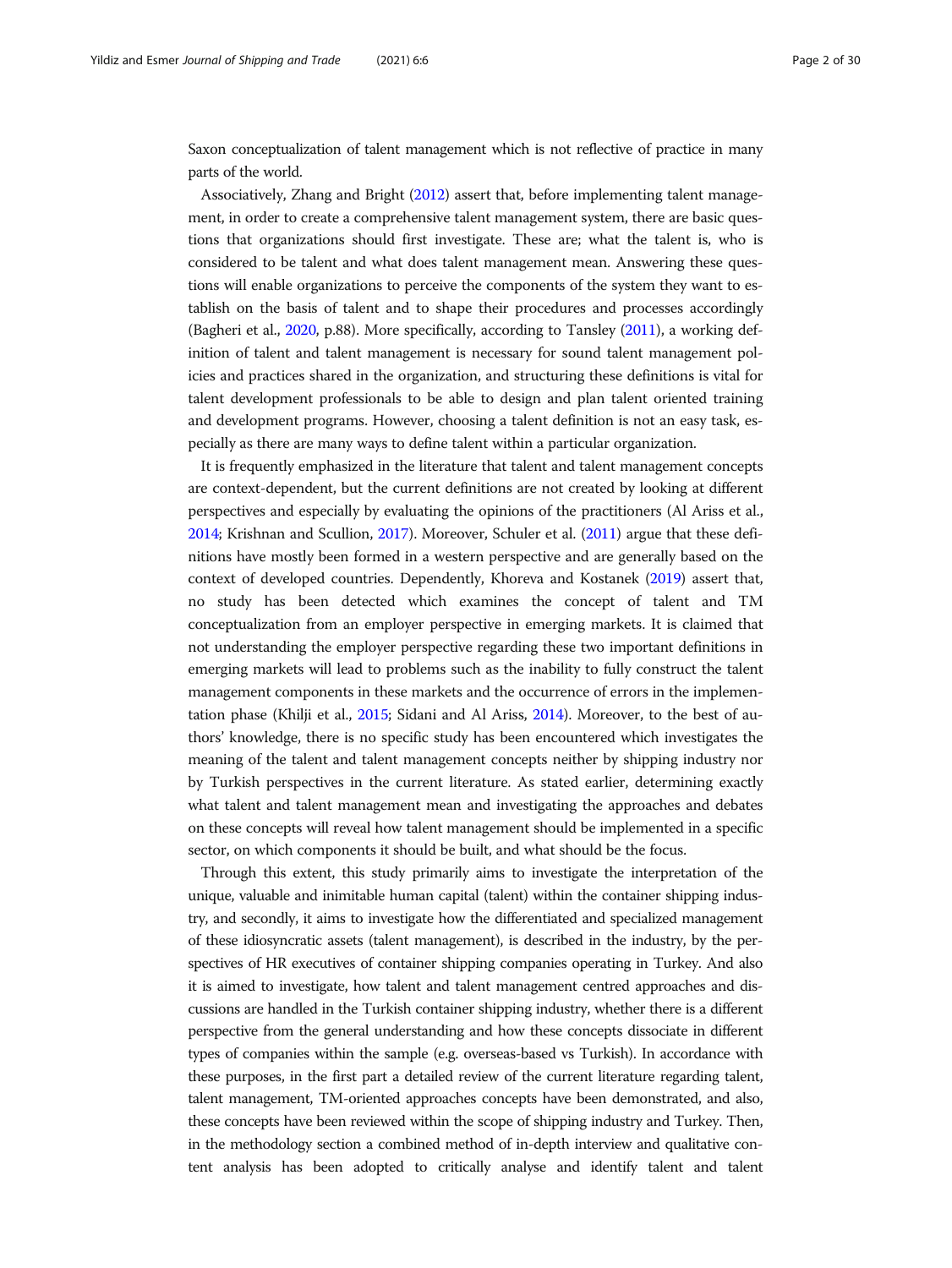management centred concepts within the container shipping industry. This combined method has been guided by following research questions:

Research Question 1: How do the HR executives of Turkish container shipping companies understand the concept of talent management? Research Question 2: To what extent TM in Turkish container shipping companies is similar with global shipping industry? Research Question 3: What implications may these findings have in TM in emerging economies such as Turkey?

## Talent management: existing concepts and debates

In the business management literature, there is no unanimous definition of talent exists (Thunnissen et al., [2013a](#page-29-0), p.1754; Thunnissen et al., [2013b,](#page-29-0) p.327; McDonnell et al., [2017](#page-28-0), p.109; Golubovskaya et al., [2019,](#page-27-0) p.4109; Harsch and Festing, [2020](#page-27-0), p.45). When firms' perceptions on the meaning and scope of talent are examined, it is observed that their considerations on this issue are shaped and varied according to their own organizational dynamics, inherently, this situation makes it difficult to develop a de facto definition (Iles et al., [2010,](#page-27-0) p.180; Tansley, [2011](#page-29-0), p.266; Latukha, [2015,](#page-28-0) p.1061; Chung and D'Annunzio-Green, [2018,](#page-27-0) p.104; Bagheri et al., [2020,](#page-26-0) p.88). Yet, there are some important attempts regarding to the characterization of the talent phenomenon (see Table 2 in [Appendix 1](#page-22-0)).

When the concept of talent is examined, four main well-established comparative trend of approaches, utilized to determine its meaning and scope, draw attention. These are: object vs. subject; innate vs. acquired; input vs. output; transferable vs. context-dependent (Dries, [2013](#page-27-0), p.272; Meyers and van Woerkom, [2014](#page-28-0), p.193; Bolander et al., [2017](#page-26-0), p.1525: Cui et al., [2018](#page-27-0), p.11; Marinakou and Giousmpasoglou, [2019,](#page-28-0) p.3858; Kravariti and Johnston, [2020,](#page-28-0) p.80).

Object vs. subject approach is regarded to the classification between; talent as employees (subject approach) and talent as characteristics of employees such as KSAs (object approach) (Thunnissen et al., [2013b](#page-29-0), p.327; Mensah, [2015,](#page-28-0) p.548; Bolander et al., [2017](#page-26-0), p.1525). The subject approach refers: rare, valuable, inimitable and difficult to replace employees, it reflects the basic assumptions of human capital theory (Lepak and Snell, [2002,](#page-28-0) p.519; Thunnissen et al., [2013b,](#page-29-0) p.327; Mensah [2015,](#page-28-0) p.548), and resource based view (Barney [1991](#page-26-0), p.102; Dries, [2013](#page-27-0), p.279). On the other side, object approach represents qualifications (e.g. knowledge, skill and abilities, competencies, capabilities) of an employee which drives his/her potential, performance and contribution.

Innate vs. acquired approach is related with nature-nurture debate, which contemplates whether talent is inborn (innate approach), or something can be nurtured with adequate learning and training (acquired approach) (Meyers et al., [2013](#page-28-0), p.305; Meyers and van Woerkom, [2014,](#page-28-0) p.194; Bolander et al., [2017,](#page-26-0) p.1525; Marinakou and Giousmpasoglou, [2019,](#page-28-0) p.3858; Meyers et al., [2020,](#page-28-0) p.563). The innate approach, evaluates talent as a stable and fixed entity and identifies it as a natural ability that cannot be taught (Meyers et al., [2013,](#page-28-0) p.306; Pantouvakis and Karakasnaki, [2018](#page-28-0), p.651). According to the acquired approach, talent is a combination of distinct competencies that each employee can accumulate through a sequence of education, training and experiences. This approach handles talent as, something could be developed and managed (Tarique and Schuler, [2010,](#page-29-0) p.127; Chabault et al., [2012,](#page-26-0) p.329; Dries, [2013,](#page-27-0) p.279; Latukha, [2015,](#page-28-0) p.1062; Golubovskaya et al., [2019](#page-27-0), p.4118).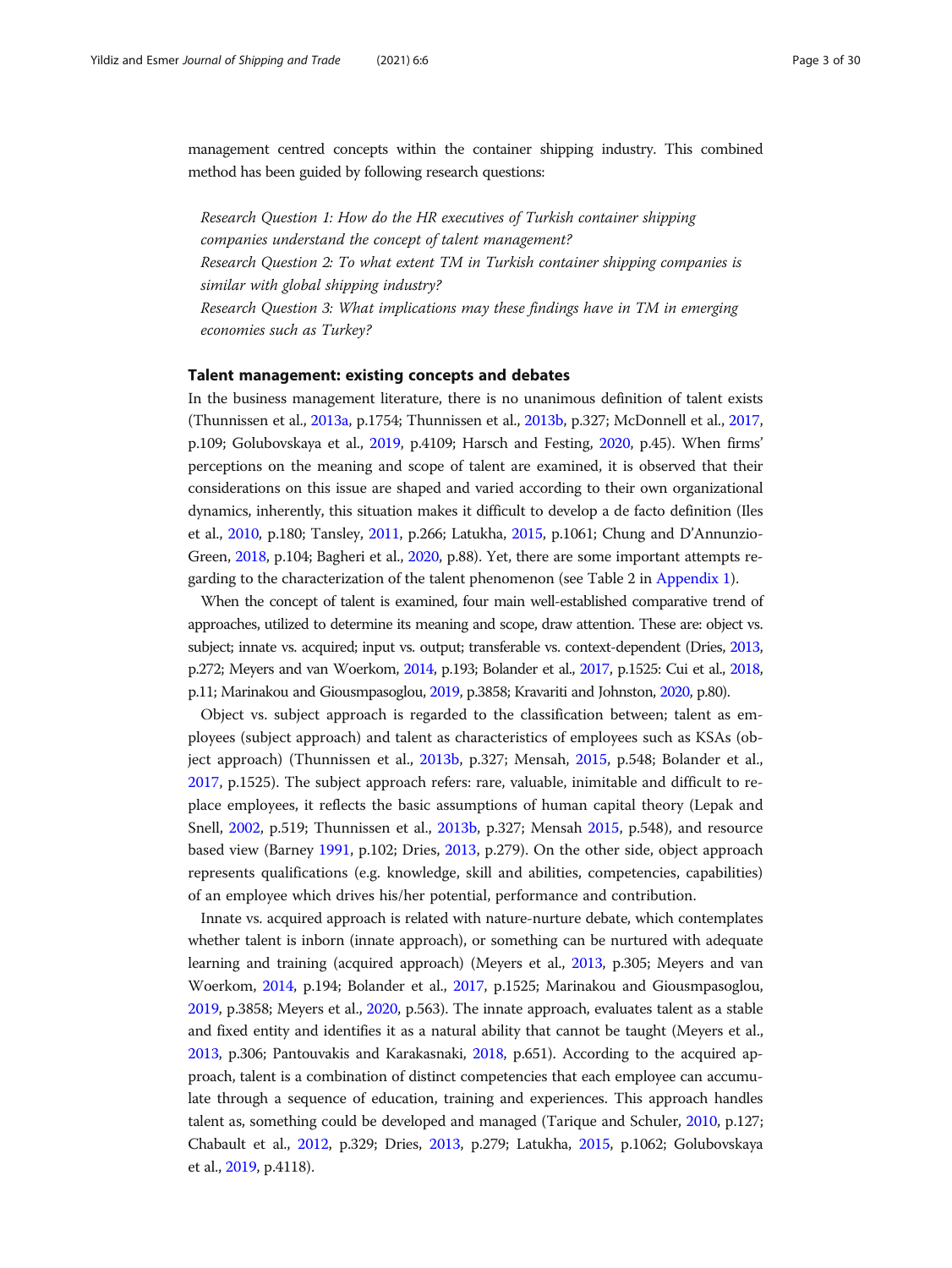Input vs. output perspective is focuses on whether talent depends on employees' motivation (input approach) or capability (output approach) (Dries [2013,](#page-27-0) p.280; Mensah [2015](#page-28-0), p.548; Sparrow and Makram, [2015,](#page-29-0) p.254; Bolander et al., [2017](#page-26-0), p.1525). Input approach, identifies talent as the effort, ambition, interest and values of an employee, while, output approach, qualifies it as an employee's performance, achievement and contribution to the company (Dries, [2013,](#page-27-0) p.280; Mensah, [2015,](#page-28-0) p.548; Bolander et al., [2017](#page-26-0), p.1525).

Finally, transferable vs. context-dependent view, relies on the discussion, if talent can be seen as a qualification that maintains unaltered during the transfer between contexts, or as a harmony which grows just in specific contexts (Dries, [2013,](#page-27-0) p.280; Bolander et al., [2017,](#page-26-0) p.1525). Context-dependent view suggests that talent is conditional on its environment, however, transferable view assumes that talented people can demonstrate their talent regardless of the working environment (Dries, [2013](#page-27-0), p.280).

Talent management has emerged as a remedy to the problem of talent shortages in world-wide business environment (Chambers et al., [1998](#page-26-0), p.46; Axelrod et al., [2001,](#page-26-0) p.9). However, there is still no uniform understanding regarding to the definition of talent management in business management literature exists (Lewis and Heckman, [2006,](#page-28-0) p.139; Collings and Mellahi, [2009](#page-27-0), p.304; Iles et al., [2010,](#page-27-0) p.185; Scullion et al., [2010,](#page-29-0) p.106; Valverde et al., [2013](#page-29-0), p.1833–1834; Al Ariss et al., [2014,](#page-26-0) p.173; Ewerlin and Süß, [2016](#page-27-0), p.144). Efforts to create a general definition of talent management will be futile, because each business creates the scope and meaning of talent according to its own dynamics, and naturally their understanding and approach to talent management also differ. As a result of this fact, trying to form common expressions in an area where subjectivity is so intense can be considered as an almost impossible action (Burbach and Royle, [2010,](#page-26-0) p.415; McDonnell et al., [2011,](#page-28-0) p.178; Jones et al., [2012](#page-27-0), p.402; Pandita and Ray, [2018,](#page-28-0) p.187; Bagheri et al., [2020](#page-26-0), p.88). Nevertheless, there are important attempts of academic researchers related with the definition of talent management (see Table 3 in [Appendix 2\)](#page-24-0), which can be sufficiently suited to the academic need to stimulate theory development while reflecting the interests of practitioners (Garrow and Hirsh, [2008,](#page-27-0) p.390; Thunnissen et al., [2013a,](#page-29-0) p.1749–1750; Cappelli and Keller, [2014,](#page-26-0) p.307; Tafti et al., [2017](#page-29-0), p.16).

In the process of reviewing the literature on talent management, two prominent disputes stand out. While the first of these concerns is regarding to the form of the relationship between talent management and human resources management; the second one pays attention to feature and context of the employee group on which talent management should focus (inclusive vs. exclusive approach).

In the discussion on the relationship between talent management and human resources management, one party sees talent management as a part of human resources management and describes it as a garnishing of what currently exists (old wine in the new bottle), not being different from traditional HRM practices or disciplines (Lewis and Heckman, [2006,](#page-28-0) p.140; Iles et al., [2010](#page-27-0), p.180; Al Ariss et al., [2014,](#page-26-0) p.173; Cooke et al., [2014](#page-27-0), p.226; Festing and Schäfer, [2014](#page-27-0), p.263). By contrast with that, the other side refers talent management as a differentiated management systematic, by its, focal point (talent in an exclusive and/or inclusive way); integration with all business dynamics (e.g. corporate culture, business objectives, business strategies etc.); design and implementation (e.g. unique, valuable and inimitable functions, strategies and practices); and contribution (e.g. enhanced firm performance and sustained competitive advantage etc.) (Chuai et al., [2008,](#page-26-0) p.901; Iles et al., [2010](#page-27-0), p.180; Dries, [2013,](#page-27-0) p.274; Cui et al., [2018](#page-27-0), p.16).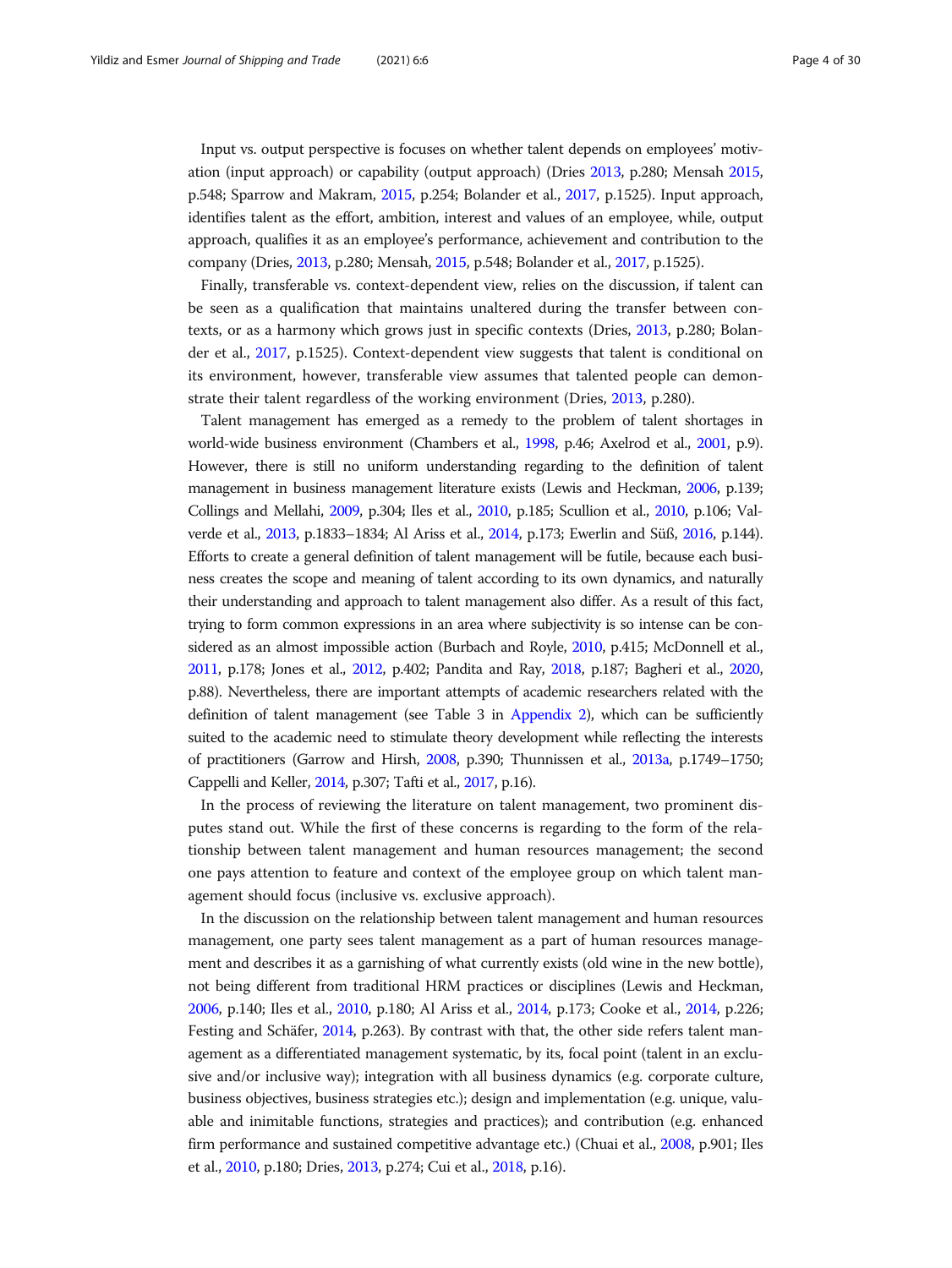As mentioned earlier, talent management sprout in a condition where classic human resources management system failed to meet the requirements of global business environment. Following the doctrines of resource based view (Barney [1991](#page-26-0)), and with the contribution of important researchers in the academic field (e.g. Chambers et al., [1998](#page-26-0), p.45; Lepak and Snell, [1999,](#page-28-0) p.45; Axelrod et al., [2001,](#page-26-0) p.11; Axelrod et al., [2002,](#page-26-0) p.2; Collings and Mellahi, [2009,](#page-27-0) p.304; Bethke-Langenegger et al., [2011,](#page-26-0) p.527; McDonnell et al., [2011](#page-28-0), p.177; Jones et al., [2012,](#page-27-0) p.413; Dries, [2013,](#page-27-0) p.273; Ewerlin, [2013](#page-27-0), p.281; Valverde et al., [2013,](#page-29-0) p.1834; Sparrow and Makram, [2015,](#page-29-0) p.251; Gallardo-Gallardo and Thunnissen, [2016](#page-27-0), p.44; Latukha, [2018,](#page-28-0) p.83–84; Meyers et al., [2020,](#page-28-0) p.580), we refer talent management as a more complex, sophisticated, systematic, and value-driven concept than classical human resources management, with its performance-oriented and differentiated structure.

The second dispute is related to the focal interest area of the talent management, whether it should be the whole workforce of the firm (inclusive approach), or just an elite group of high-potential, high-performing employees with superior contribution to business performance (Dries, [2013](#page-27-0), p.279; Festing et al., [2013,](#page-27-0) p.1885; Bolander et al., [2017](#page-26-0), p.1526; Tlaiss et al., [2017](#page-29-0), p.428; Chung and D'Annunzio-Green, [2018,](#page-27-0) p.104; Crowley-Henry and Al Ariss, [2018](#page-27-0), p.2066; Golubovskaya et al., [2019](#page-27-0), p.4109). While exclusive TM concentrates on employees who take part in a selected, unique group identified as talents, inclusive TM considers talent as a thing that owned by all employees which could be discovered and developed with the help of necessary practices and processes (Gelens et al., [2013,](#page-27-0) p.348; Thunnissen and Buttiens, [2017](#page-29-0), p.393; Kravariti and Johnston, [2020,](#page-28-0) p.82; De Vos and Dries, [2013](#page-27-0), p.1817; Thunnissen, [2016,](#page-29-0) p.60; McDonnell et al., [2017](#page-28-0), p.97; Crowley-Henry and Al Ariss, [2018](#page-27-0), p.2065).

Al Ariss et al. ([2014,](#page-26-0) p.176), claims that TM processes and programs could be better implemented on a target group as they able to receive the objectives as intended, accordingly, exclusive TM strategies are more competent in generating a congruous pool of employees. On the other hand, Iles et al. [\(2010](#page-27-0), p.182) asserts that, in an ideal company every employee has a role to play and something to contribute, so inclusive TM approach is necessary in the revelation of the unique talents in all employees and improving the performance of whole workforce. In light of these discussions, a third option seems more reasonable. Stahl et al. [\(2012](#page-29-0), p.26), revealed that the two approaches of TM are not mutually a single thing, many of the companies use a combination of both. The hybrid approach of the TM can be identified as a holistic perspective to talent management, in which the two distinct processes proceed simultaneously: a) labelling the entire workforce as organizational talent and assigning them as the focus of the developmental activities in line with inclusive approach; b) identifying the key and pivotal positions which pre-eminently make contribution to the company's sustained competitive advantage and filling them with high-potential, high-performance, competent employees congruent with exclusive approach (Thunnissen et al., [2013a](#page-29-0), p.1750; King and Vaiman, [2019](#page-28-0), p.196; Marinakou and Giousmpasoglou, [2019,](#page-28-0) p.3866; Meyers et al., [2020](#page-28-0), p.581). Stahl et al. ([2012,](#page-29-0) p.26), also mentions that, by implementing a hybrid approach companies can differentiate and distinguished from their competitors and skirt the controversial issue of whether some employee groups are more valuable than others or not.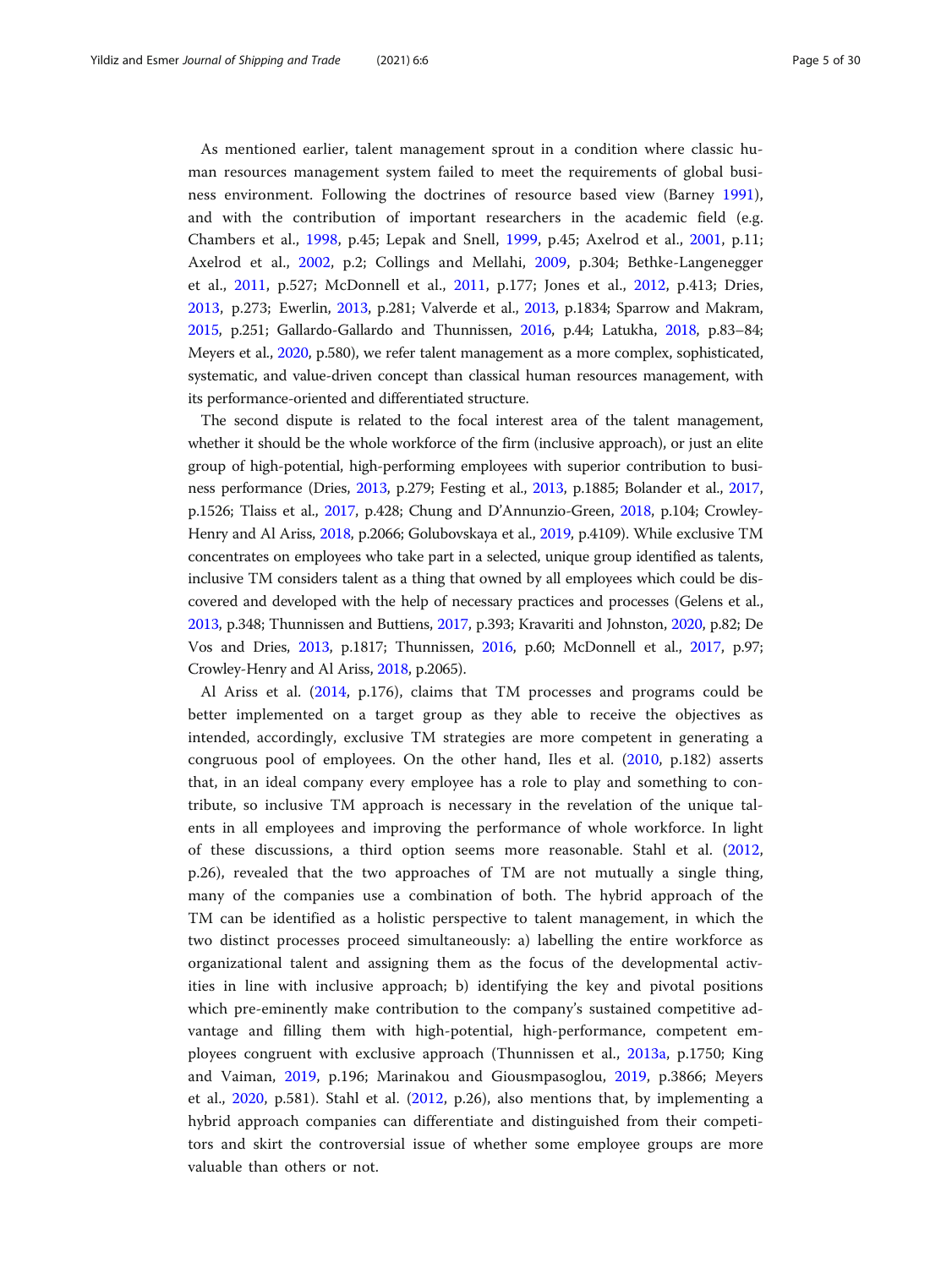## Talent management in the context of Turkey

According to Tatoglu et al. [\(2016](#page-29-0)) context specific TM research has focused on a limited number of different countries (e.g. China, India, Oman, Vietnam, Spain, Poland, France, Germany etc.) and despite these numerous studies, there is a need to examine further the contextual nature of TM. And they highlight the lacuna existing in the general understanding of TM by emerging markets perspective. Turkey is the 19th biggest economy in the world and it is a labour-intensive market. According to the ownership of world fleet Turkey is ranked 16th by carrying capacity in deadweight tons. And it is also ranked 20th in Top 25 ship-owning economies (UNCTAD [2020\)](#page-29-0). As an emerging market, Turkey hosts so many foreign direct investments and especially global shipping companies make extensive ventures for their branches in this country. In addition, as a nation with an organizational culture that synthesizes both western and eastern belongings, it attracts attention among other emerging countries. Organizational culture plays a fundamental role in shaping the TM structure, it limits and shapes the scope of the representative organizations' TM system (Tatoglu et al., [2016](#page-29-0)). Demirbag et al. [\(2014\)](#page-27-0) state that, Turkey is not just and emerging market, but also it is a country that where TM is becoming of prime importance in the national business environment which is in the seek for skilled labour and leadership talent. Confirming this information, The Talent Shortage Survey of 2018, conducted by ManpowerGroup, an U.S.-based human resources consulting company, involving six different industries and 39,195 employers, has pointed Turkey as the second most talent deficient country in the world after Japan with a talent shortage percentage of 66%.

Demirbag et al. ([2016](#page-27-0)) assert that, multinational companies (MNCs) play a substantial role in the evolution of talent management concept in Turkey. Local companies do form international partnerships in order to extent their knowledge related to TM oriented tools and techniques. Often these western-style HRM practices are transferred to the country through multinational companies, even if they compete with local firms for the same talent (Wasti, [1998,](#page-29-0) p.625; Demirbag et al., [2016](#page-27-0); Tatoglu et al., [2016\)](#page-29-0). Tatoglu et al. [\(2016](#page-29-0)) claim that, there is evidence that Western HRM practices have been embraced amongst local firms in Turkey but this development remains in a nascent state. However, some opposing views claim that local Turkish firms are mostly family-run businesses, and therefore a tribal approach and a system of placing family members at key points is adopted instead of modern approaches such as talent management (Kaya, [2006](#page-28-0)). Moreover, it is claimed that even if these companies try to implement modern HR systems with the pressure of the developing and changing business environment and the influence of their external stakeholders, these initiatives are not gone beyond trying to imitate Western-style systems without considering their own organizational dynamics (organizational culture, employee portfolio etc.) (Tuzuner, [2014,](#page-29-0) p.448; Tatoglu et al., [2016](#page-29-0)). Correlatively, Tatoglu et al. ([2016\)](#page-29-0) have alleged that, it is necessary to examine whether there is a culturally specific and relevant meaning for talent and talent management concepts among Turkish HR executives, and then further assess whether these meanings are consistent with practice. In addition, they have claimed that the examination of talent and talent management concepts together with general approaches and debates, within a combined sample of local Turkish companies and multinational companies, could show if there is a difference between their views and interpretations regarding these issues and they have argued that this could be an answer to the previously mentioned discussions. Taking these arguments into account, the sample of the study has been organized as a combination of overseas-based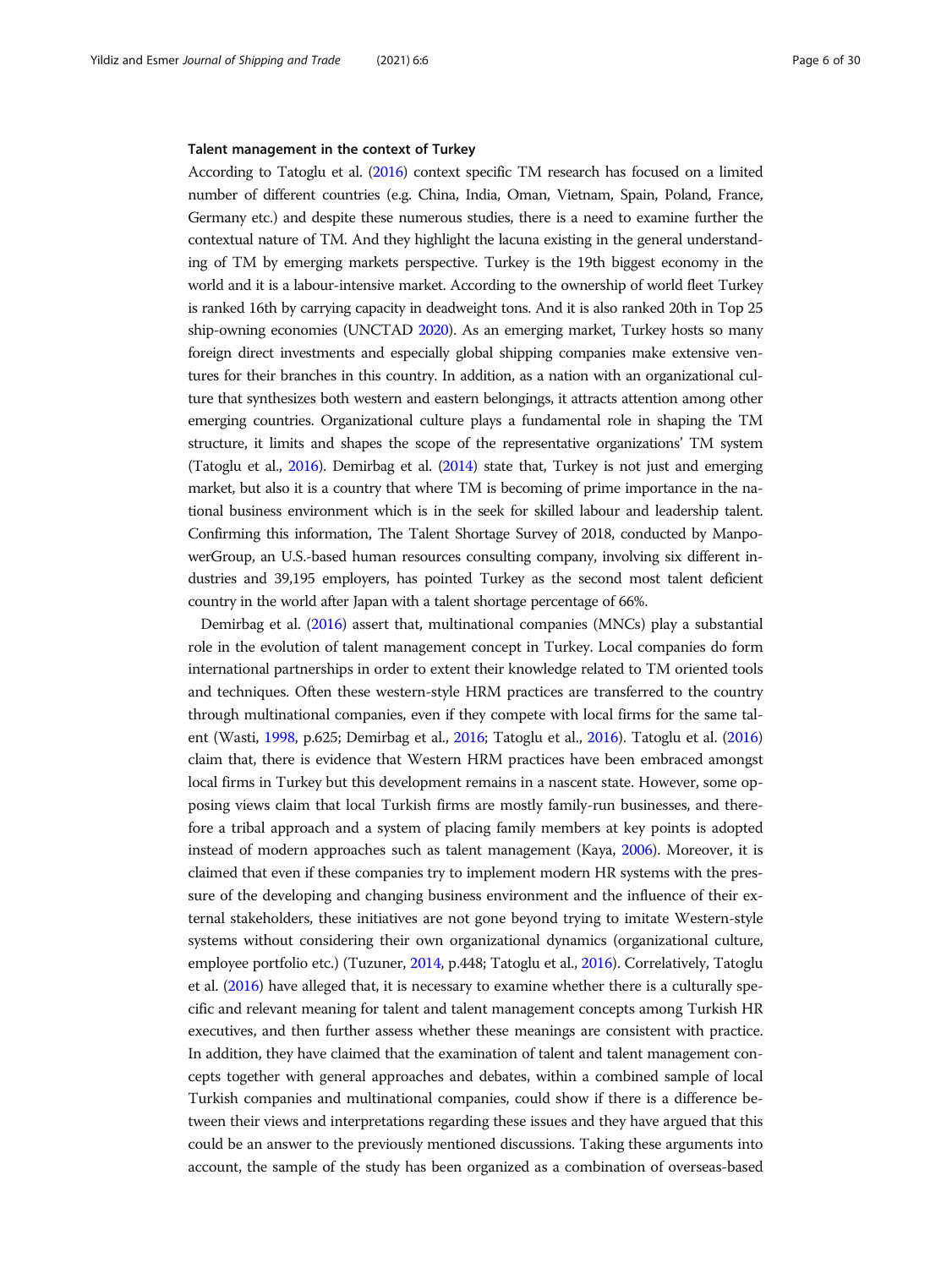multinational, Turkish multinational, Turkish large-scale, Turkish medium-sized and joint venture container shipping companies operating in Turkey (see Table 4 in [Appendix 3\)](#page-25-0).

## Talent management in shipping

Meyers et al. ([2020](#page-28-0)) claim that, empirically investigating the existence and handling of talent management related approaches and debates from different country and industry contexts is a necessary step in understanding the concept as a practical phenomenon more thoroughly. Pantouvakis and Karakasnaki ([2018](#page-28-0)), have taken notice this inducement and they have investigated talent related approaches in the shipping industry for the first time. In this pioneer study they have investigated innate vs acquired and inclusive vs. exclusive approaches within the shipping sector. However, there are other streams in the talent management literature that are considered among the main comparative trends of talent oriented approaches (object vs. subject, input vs. output, transferable vs. context-dependent). Furthermore, a major debate centring the relationship between human resources management and talent management is still questioning by the researchers. Accordingly, following the referral of Meyers et al. [\(2020\)](#page-28-0), it is thought that researching these issues in the container shipping industry from an emerging market perspective could bring a newer view and create interesting insights.

Despite the shift towards the capital-intensive paradigm, the human capital is still recognized as one of the most valuable and unique assets in the shipping industry. When it comes to the container shipping industry, the key role of valuable and rare human capital is undeniable (Parola and Satta, [2012;](#page-28-0) Haralambides, [2019](#page-27-0); Notteboom et al., [2019](#page-28-0)). The dynamic and competitive nature of the container shipping leads companies to recognize the importance of having qualified, valuable, competent and unique human capital to enable them sustaining excellence in the provision of customer-focused services and accomplishing business objectives within the industry (Ng et al., [2009](#page-28-0), p.257; Pantouvakis and Karakasnaki, [2019](#page-28-0), p.277). Progoulaki and Theotokas ([2010](#page-28-0)) consider the differentiated and distinctive management of human capital as the primary requirement for sustainable competitive advantage, taking into account the firm's resource-based view. Chambers et al. [\(1998:](#page-26-0) 44) defines talent as the unique and valuable human capital of a firm and also talent management is defined as a concept directly related to the specific and exclusive management of talent (Iles et al., [2010](#page-27-0), p.135; Bethke-Langenegger et al., [2011](#page-26-0), p.527). In this context, talent management (TM) can be considered as an important factor contributing to the achievement of corporate goals in the shipping industry and effectively influencing the successful implementation of business strategies through the way of sustained competitive advantage (Pantouvakis and Karakasnaki, [2018](#page-28-0), p.649). According to the Pantouvakis and Karakasnaki [\(2018\)](#page-28-0), defining talent and TM and further investigating related approaches and contradictions within shipping industry is vital because it is a sector that requires high human competencies and skills.

Even a simple web search will show that talent management has been identified as one of the strategic priorities in industry-leading shipping companies and their talent management related knowledge and expertise is recognized and remunerated in the global scale. One of the research aims of our study is to examine the details of this priority by analysing and synthesising the regarding opinions of human resources officials acting in the sector leading companies, in order to establish a working-definition of talent and talent management concepts which will create an insight for and will guide companies that will enter the sector or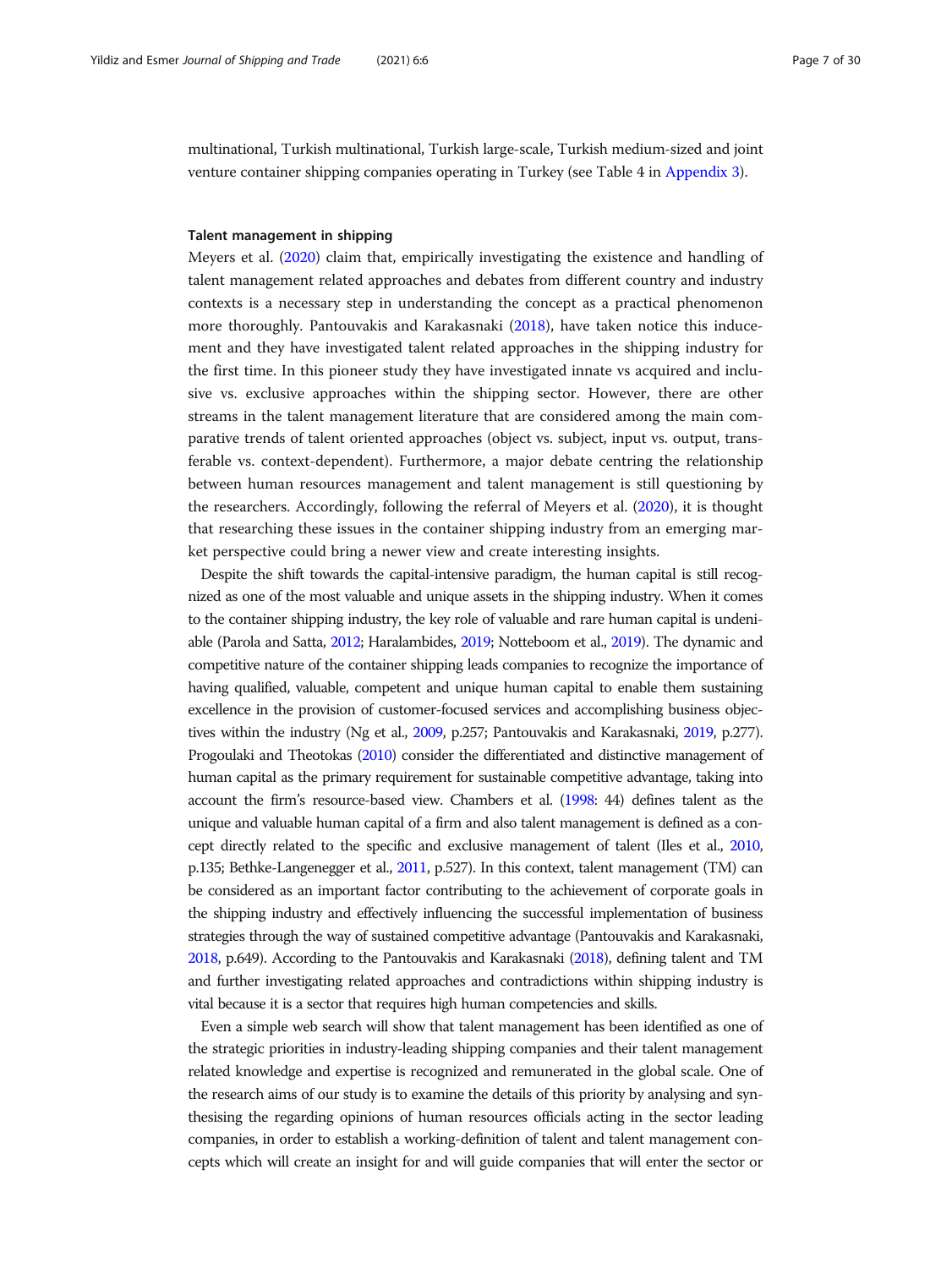try to strengthen their existing positions. For example, Maersk Line which is also a participant within the sample of our research was named by The Association of Talent Development (ATD), as "world's best organization for talent development" and won the 2015 and 2016 BEST Awards consecutively thanks to the success of their talent management system which is very high on the Maersk agenda. In addition, another participant within the sample of our study, DHL, which is also a company functioning within the container shipping industry that highly notices talent management, has been certified as "Top Employer Europe" and "Top Employer Turkey" in 2020 by The Top Employers Institute which is a certification programme that enables organisations to assess and improve the workplace environment. These developments reveal that the actors in the container shipping industry directing the field of practice in the context of talent management and have the potential to substantially contribute to the development of the concept.

## Methodology

Phenomenology method has been used as research design of the study. Phenomenology research design aims to reveal the original ideas and interpretations of an individual about the phenomena (social conditions/events, business processes, etc.) that he/she experiences and observes throughout his/her working life from the perspective of the researcher (Bloor and Wood, [2006](#page-26-0), p.128). Interview data collection method is a suitable tool to be used in phenomenological studies to understand and interpret the ongoing phenomena that are shaped around the interviewee (Sığrı, [2018,](#page-29-0) p.186). In this context, on the basis of research questions and research design, open-ended questions obtained from the relevant literature has been organized in a structured interview format and applied to the human resources officials working in the logistics industry, after necessary translation and content checks has been accomplished.

Interview is a data collection method that aims to understand individuals and facts related with them, through verbal communication. The main purpose is to collect qualified data on the research subject (Sığrı, [2018](#page-29-0), p.237). In structured interviews, researchers conduct the interviews in a standardized manner by asking all the participants pre-organized and open-ended questions in the same order. The strength of such interviews is that they provide consistent data production and the ability to make appropriate comparisons between participant's responses (Van Niekerk and Savin-Baden, [2010](#page-29-0), p.33; Savin-Baden and Howell-Major, [2013\)](#page-29-0). In the interview method, validity is determined by expert opinions. This method proceeds over steps like: the framework of the research, data collection form, interview conduct guide and asking questions to the participants. The comprehensiveness of the data collection tool specifies the validity and the similarity of the results in process of the repetition states the reliability, which is evaluated through credibility, transferability, dependability, confirmability and integrity (Wallendorf and Belk, [1989,](#page-29-0) p.71–72). After all these reliability and validity considerations has been accomplished and the related data has been collected, the obtained data have been analysed by a qualitative content analysis method.

Content analysis is the systematic and objective examination of the obtained data's content. The main purpose in content analysis is to reach the concepts and relationships that will enable to explain and interpret the collected data (Roberts, [1989,](#page-29-0) p.148; Krippendorff, [2004,](#page-28-0) p.88; Roberts, [2015](#page-29-0), p.769). Transcribed written interview texts are usually the starting point in qualitative content analysis. Analysis of the raw data from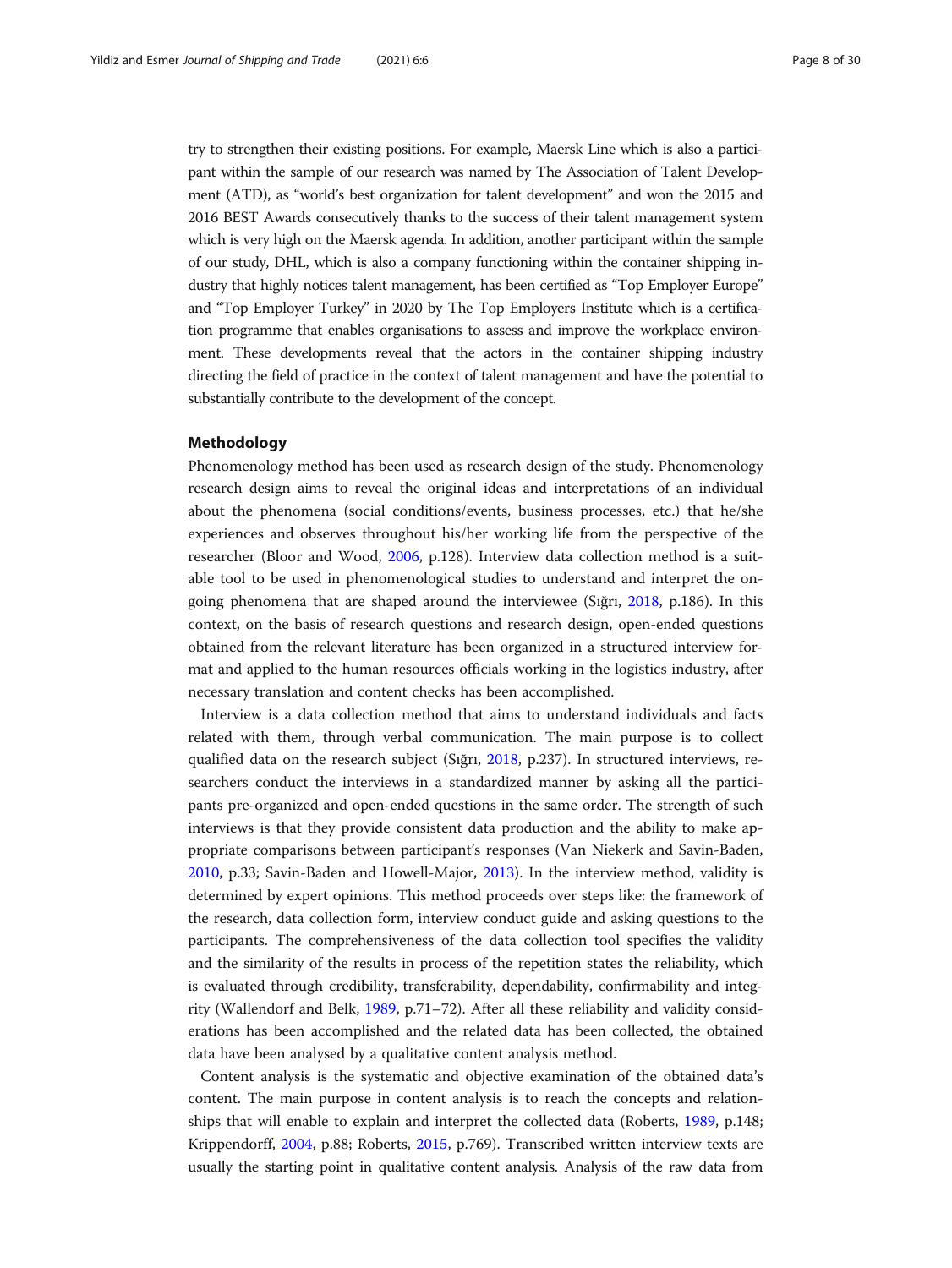literal quoted interviews to organize categories or themes is a process of further condensation of data at each step of the analysis; from the explicit content to veiled meanings. Qualitative content analysis basically proceeds on five consecutive phases: identifying meaning units; condensing meaning units; coding; forming categories and theme building (Creswell, [2007,](#page-27-0) p.148; Mayring, [2014](#page-28-0); Erlingsson and Brysiewicz, [2017,](#page-27-0) p.93–94).

MAXQDA 2020 qualitative content analysis software has been used to analyse the data obtained via interviews. MAXQDA provides a more systematic way of data analysis compared to manual works (Kuckartz and Rädiker, [2019\)](#page-28-0). During the analysis process, two coders have been selected among the experts who participated in similar studies and they have received training to encode in order to increase reliability between coders. Through the coding analogy of the encoders, it has been revealed that the Cohen's Kappa coefficient scores are not less than 0.75. This situation demonstrates that there is an agreement between the encoded texts (McHugh, [2012,](#page-28-0) p.279). If both encoders have completed agreement on which content to encode, the Kappa coefficient is 1. If there is no consensus between the two implementers (except for coincidental events), the Kappa coefficient is 0. The value between 0 and 1 demonstrates partial agreement. In this case, it can be reached to the implication that content analysis of the study has reached agreement (Kuckartz and Rädiker, [2019,](#page-28-0) p.281). An inductive approach has been embraced in the coding and analysis processes. The use of an inductive approach allows the participants' tendencies to be identified and transferred to research results rather than the researcher's ideas.

The coding paradigm of Corbin and Strauss ([1990](#page-27-0)) has been taken as the methodological basis. The coding of the data has been begun with open coding and then the axis codes have been combined. Later on, the research has been themed by selective coding. Along the coding process, the data has been read repeatedly, and the primary codes has been generated. Interview questions have been initially handled as an umbrella category, then as codes emerged, interrelated codes have been categorized under themes. Following, the themes obtained have been attempted to be expressed via visual analysis in a manner that the readers could understand. Finally, the findings have been commentated in order to give meaning to the findings obtained through the analysis. An example of the code and category creation process is shown in Table 1.

In the process of reporting the findings, firstly, the main themes have been presented. Later, theme-based categories have been explained via the support of visuals and the findings have been interpreted. In organization of the findings, the relationships between the codes have been demonstrated, a holistic meaning has been developed by establishing cause-effect relationships and making conclusions from the obtained findings.

| Question: What does the concept of talent management means for your company? |                             |      |                                                                                                                                                                                                                                                                                                                                                                      |                                                                                                                            |  |  |  |
|------------------------------------------------------------------------------|-----------------------------|------|----------------------------------------------------------------------------------------------------------------------------------------------------------------------------------------------------------------------------------------------------------------------------------------------------------------------------------------------------------------------|----------------------------------------------------------------------------------------------------------------------------|--|--|--|
| <b>Theme</b>                                                                 | Category                    | Code | Raw Data                                                                                                                                                                                                                                                                                                                                                             | Researcher's Interpretation                                                                                                |  |  |  |
| Talent<br>Management Talent                                                  | Definition of<br>Management |      | Development 'Talent management refers to:<br>the work done for the<br>development of employees<br>identified as talent; the<br>additional responsibilities given<br>to these employees; the<br>arrangement of the plans for<br>bringing in greater visibility to<br>talents within the company and<br>enabling them to take on bigger<br>roles in the future.' (P17) | Participant refers TM as the<br>efforts proceeded for the<br>professional development and<br>potential display of talents. |  |  |  |

Table 1 Coding and categorization example in data analysis process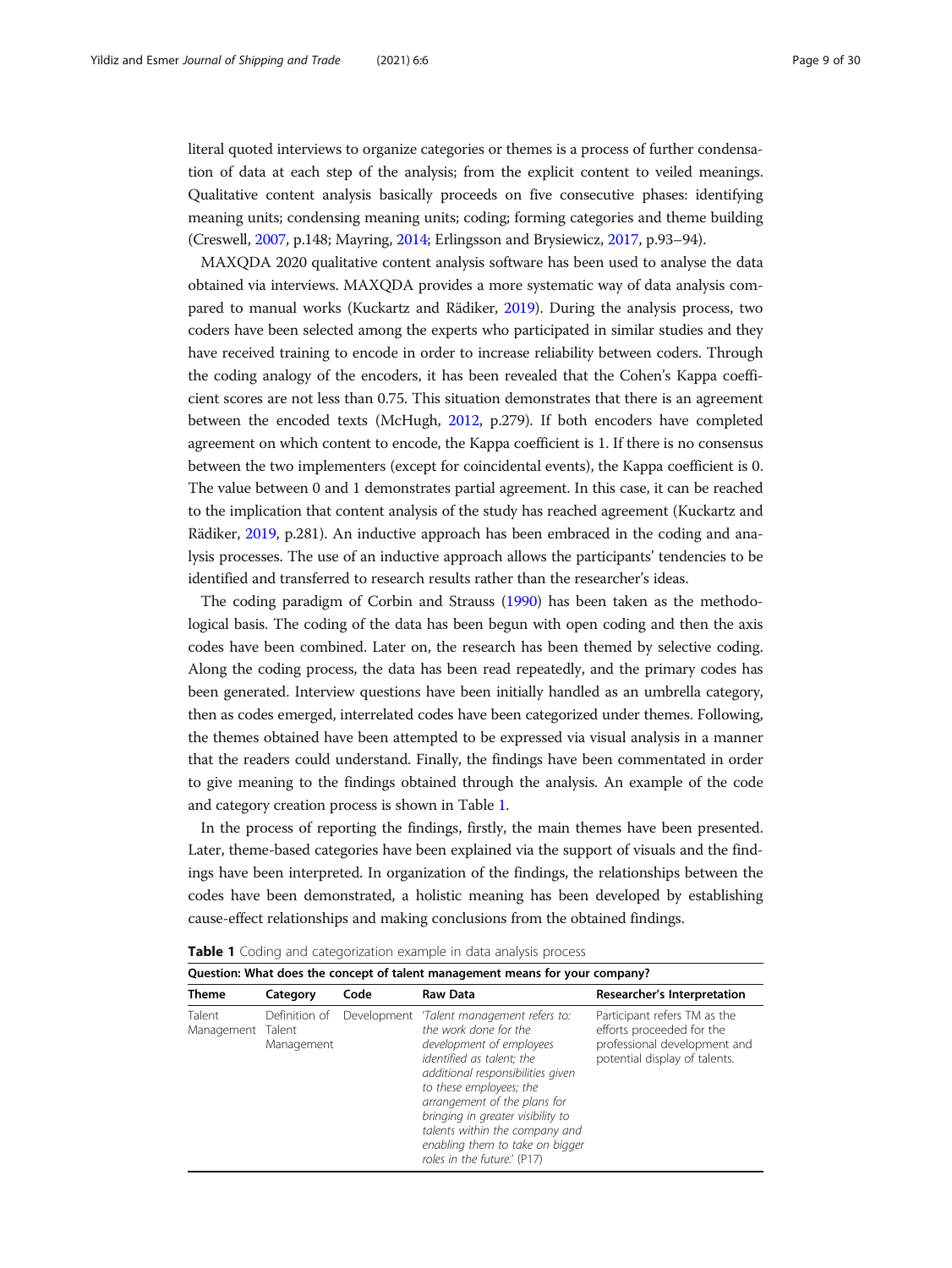The data have been collected via online, structured interviews, and the data collection tool has been developed via the questions gathered from the relevant literature. The form has been critically analysed by five academicians from a variety of institutions (1 professor from University of Piraeus, 1 assistant professor from Warsaw University of Technology, 1 professor and 1 associated professor from Dokuz Eylul University and 1 assistant professor from Istanbul University), in regards to whether the questions are comprehensive and proper to obtain the aimed data to accomplish the reliability concern. Besides, to test the validity of the construct, five human resources specialists have been interviewed utilizing the organized form, and the interviews were repeated 1 week later to control whether the responses would be the identical or not. Receiving similar answers ensured that the data collection tool has the expected validity.

Purposeful (purposive) sampling is a method that is typically used in qualitative research for the identification and selection of knowledge-intensive samples in order to evaluate limited resources effectively. This involves designation and selection of individuals that are especially acquaintance with or experienced in a relevant phenomenon. In addition to knowledge and experience, availability and willingness to participate are also important criteria within the purposive sampling (Palinkas et al., [2015,](#page-28-0) p.534). Through this extent, 27 HR executives from 21 different logistics companies (see Table 4 in [Appendix 3\)](#page-25-0), have been designated as the research sample via purposeful sampling. Data were collected between May and November 2020. The pandemic conditions caused by COVID-19 have not allowed the research conducting face-to-face, all interviews have been conducted via online. The interviews have lasted for an average of 35 min and it has not been possible to record audio from most of the interviews due to the privacy concerns of the companies. For this reason, the opinions of the participants have been carefully and verbatim transcribed to the written text by the interviewer. The participants of the research are numbered from P1 to P27 and the profile info of the participants are given, in Table 4 in [Appendix 3.](#page-25-0)

Finally, as stated earlier, robustness and comprehensiveness in qualitative studies are generally provided by expert opinions (Wallendorf and Belk, [1989](#page-29-0), p.71–72). In this context, a form containing questions about the industry-specific validity of the findings has been developed in order to test the robustness and comprehensiveness of the main findings together with policy implications. This form has been sent to 10 of the interviewees, which have been chosen according to their expertise in the field and activeness in the industry, to collect their comments and to gather deeper, better insights regarding the research findings. These experts have been determined by purposive sampling through the reasons explained in the previous sections. It is asserted that, these types of interviews are useful tools for fully understanding a new phenomenon, such as developing a new context-dependent definition. Such researches are also claimed as helpful for the robustness check of the findings and policy implications in qualitative studies (Sekeran and Bougie, [1976\)](#page-29-0).

### Findings

# How do the representatives of container shipping companies operating in Turkey define talent phenomenon?

Participants have heavily stated the meaning of talent as competency/capability. According to the participants, *competency/capability* reflects the high performance and potential of the individual and to be sufficient in the works he/she has to do: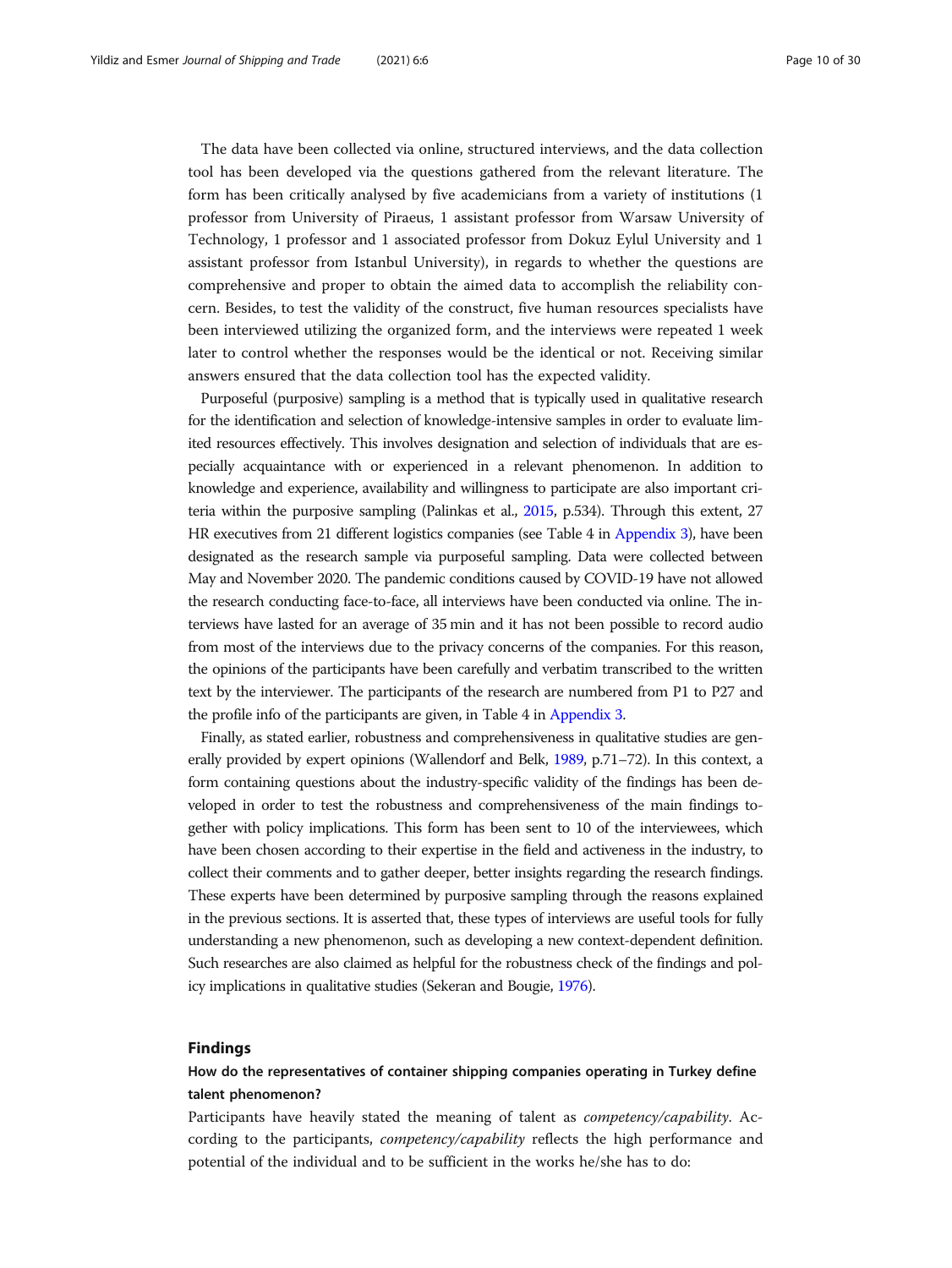"Talent is the competency a person demonstrates in performing something." (P5)

"Talent is an individual's specific combination of predisposition and competencies." (P27)

Another frequently repeated expression that is put in the centre while defining talent is developable. Participants refers talent as something can be developed in all employees together with the right training and education programs:

"Talent is the potential of individuals which is developable and can be transformed into competence with the necessary training and guidance." (P8)

"Talent is the potential of an employee to use and develop his/her knowledge, skills and abilities correctly." (P24)

Another term has been expressed for the definition of talent is *innate*. Talent has been described by the participants as the innate capacity and potential of the individual:

"Talent is the innate power and capacity to adapt to a situation and to be successful." (P16)

"Talent is the innate ability of individuals to learn, do business, understand and perform an action." (P27)

As in the definition of talent, competency is again the most commonly used concept when describing who is considered as a talent. Employees who can positively contribute to the business goals of the company with their knowledge, skills, abilities (KSAs) and competencies are considered as talent:

"Talent, refers to the employee who is disciplined in his/her work and have the capabilities required by the job, and who have the necessary knowledge, skills and abilities not only in his/her speciality but also in other work related fields." (P25)

"Employees who can make a difference with their potential and competencies can be considered as talent." (P6)

Another concept has been emphasized by the participants when explaining who is considered as talent is to create value for the company and to contribute to the company benefits. Employees who contribute positively to the interests of the company and create value in order to improve business performance are considered to be talent:

"Employees who conduct research and examinations and use them for the benefit of the company, who have a passion for success, develop new ideas, are always open to learning and development are talent." (P7)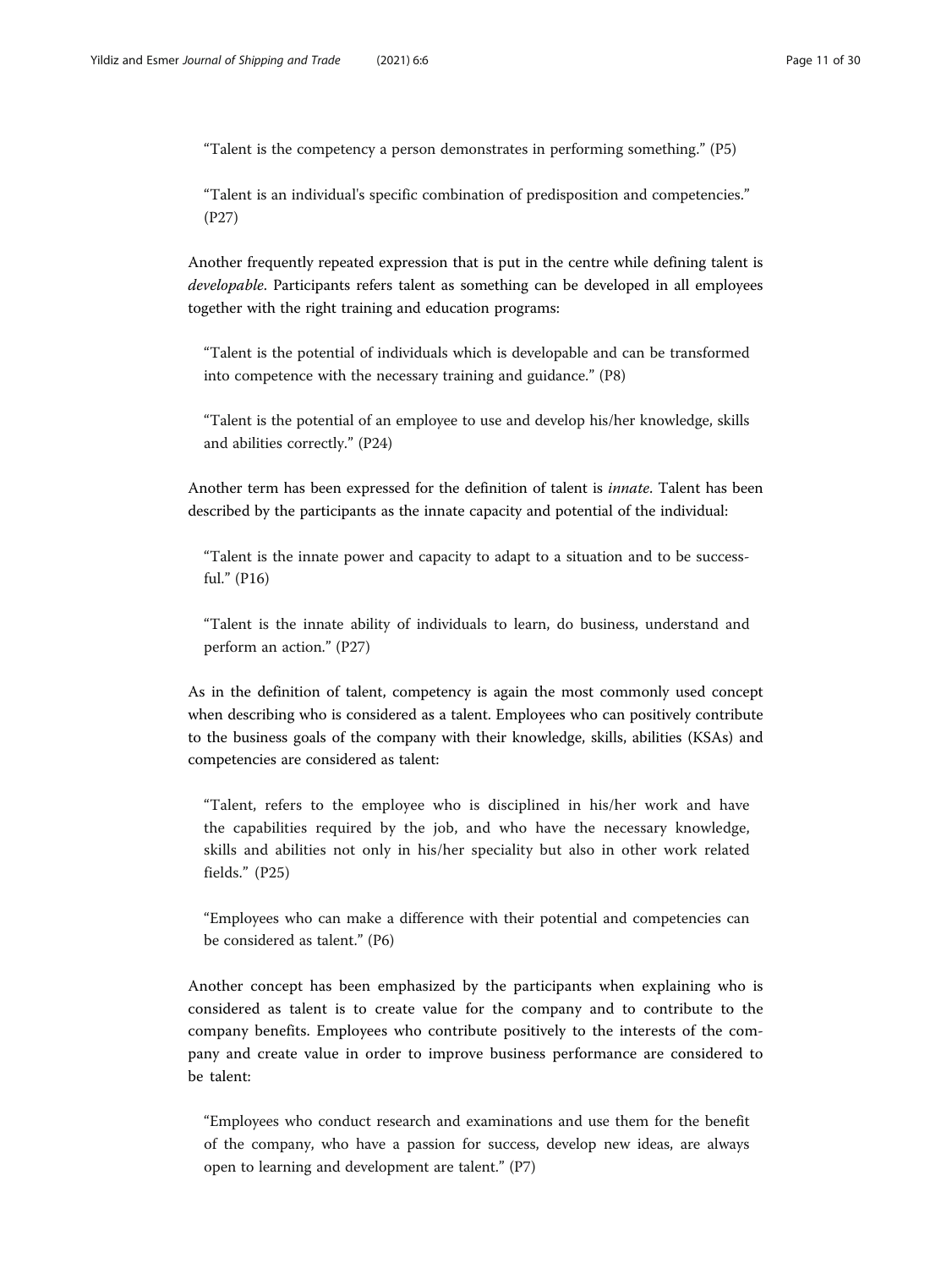"Anyone who can exceed the expected efficiency, contribution and added value with the assumption that performance goals are correctly determined and evaluated can be referred as a talent. Talents are determined by evaluating different parameters such as continuous personal development, vision, and willingness to learn." (P21)

Other term which has been frequently denoted by the participants in order to express who is accepted to be talent is uniqueness. According to the participants, uniqueness is the ability of the individual to fulfil the assigned tasks differently from everyone else, in other words, the ability to make a difference and being rare. So that, employees who can perform tasks different than others and in a unique way are accepted as talent:

"People who do their job uniquely and create a good comparative difference are talent." (P2)

"Those who have a certain level of education and experience, can do their jobs in a different way, in a shorter time and more easily are talent." (P18)

# What does the concept of talent management mean for the container shipping companies functioning in Turkey?

According to the participant statements it is seen that *development* is the primary term utilized to reflect the interpretation of talent management notion in the Turkish container shipping industry. Participants have expressed the meaning of talent management as identifying, training and developing talents according to business objectives and they also emphasized the importance of investing in the development of internal talents:

"In our organization TM is defined as the effective implementation of all necessary specialized development processes in order for our employees to reach their maximum potential and performance targets by accepting all of our manpower as talent." (P10)

"Talent management can be summarized as discovering talents from the company's internal resources and investing in their development." (P27)

Competency-oriented deployment is an another concept which is frequently emphasized to define the notion of talent management by the participants. Participants have stated that assigning the right individuals to the right tasks has a significant effect on performance and it is the primary ingredient of talent management concept:

"Talent management can be expressed with the phrase of "the right person for the right job". Even a person may be very talented, they may not perform adequate at the job that does not fit their character and attitude. For this reason, the quality of the job should be analysed well and individuals should be selected and deployed according to the job." (P11)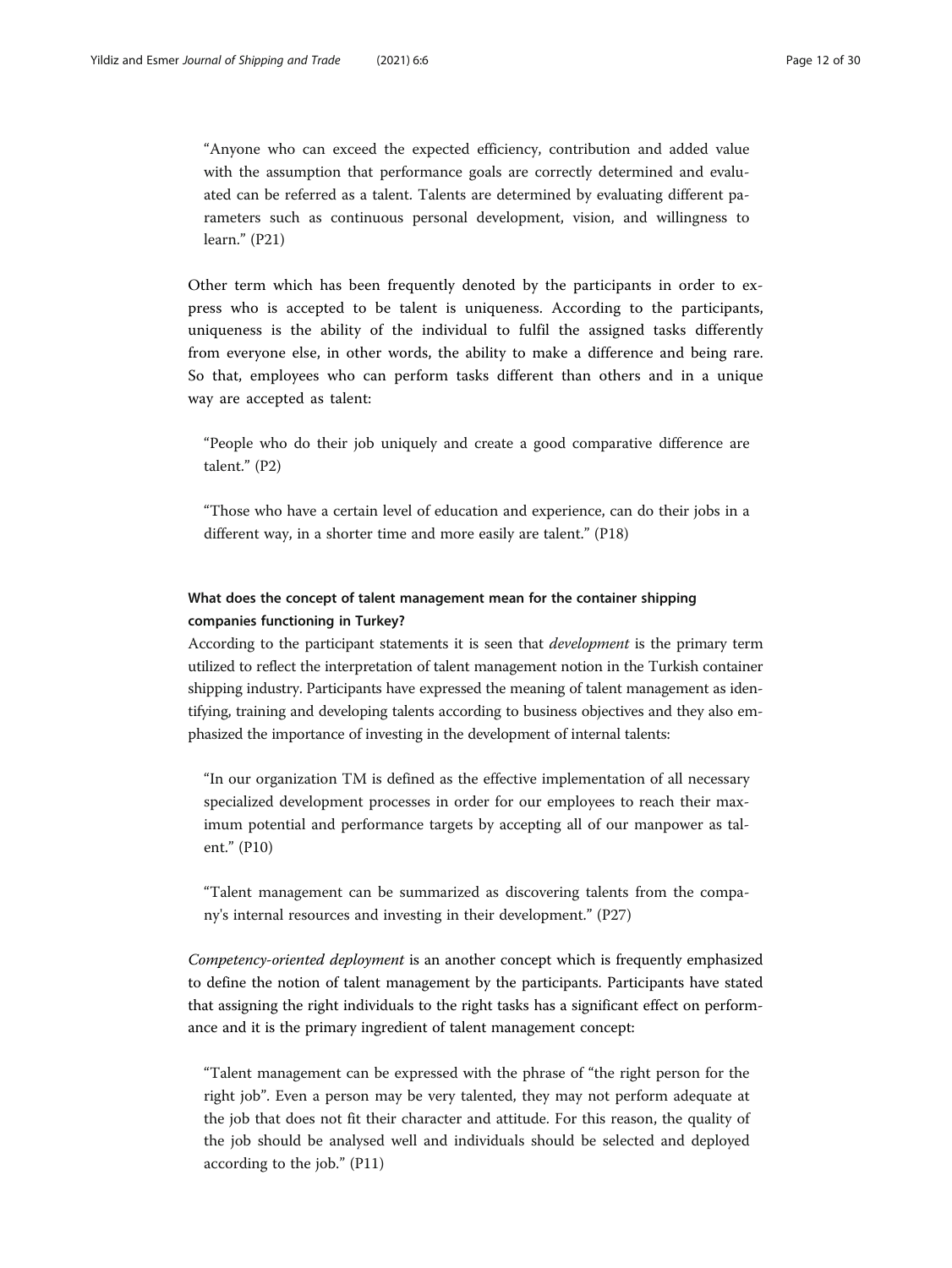"Talent management strategically means having the vision of placing the right people, at the right time and in the right positions in the organization, and creating a specific talent pool and succession plan for situations that may arise in the future." (P17)

The concept of retention management appears as another term substantially expressed by participants when defining the notion of talent management. Participants have asserted that efforts to increase the loyalty of individuals (whose talent has already been discovered and developed) to the company by supporting them with in-house promotion, valuation and rewarding programs are the basis of talent management:

"Talent management refers the work done to prepare an environment where talented employees can work more efficiently and the efforts to retain them." (P18)

"Talent management is a set of systems that covers the entire process of identifying talented employees, acquiring them to the company, supporting their development according to their competencies, deploying them in appropriate positions and more importantly retaining them with the support of well-established plans." (P23)

# From what dimensions are talent and talent management concepts approached in the industry?

When the status of the basic approaches to talent and talent management is examined in the Turkish container shipping industry, it is seen that an inference can be reached for every stream. When the views of the participants on talent are examined in terms of the subject vs. object approach, it is seen that although talent is expressed as a phenomenon by some of the participants, it is generally considered and expressed as an individual in the Turkish container shipping industry. This situation indicates that the dominant approach in the industry regarding this debate is the subject approach. As can be seen in the views of the participants on the definition of talent, talent is mostly defined as an inborn power or ability. This finding reveals that the prevailing view in the shipping industry is towards the innate approach. However, unlike the tenets of current literature, in Turkish container shipping industry talent is evaluated as an inborn but also developable belonging. This development is not explained as creating from scratch, but as carrying the existing phenomenon to an advanced level with the necessary effort. The fact that the dominant concepts in the definition of talent are competence and capability notions, and the central point of the answers given to the question about who is considered as talent by the participants is to contribute to the interests of the company, shows that the output approach is popular in the container shipping industry in terms of discussions regarding the input vs. output approach. When the participants' views on talent has been examined, it has been seen that adaptation concept has repeated more than once. It is stated that the talent can easily adapt to the conditions around him/her and can easily demonstrate his/her potential, competencies, capabilities in every field, regardless of the environment he/she is in. In this context, in terms of the transferable vs. context dependent approach, it is understood that the basic view in the Turkish shipping sector is in favour of the transferable perspective.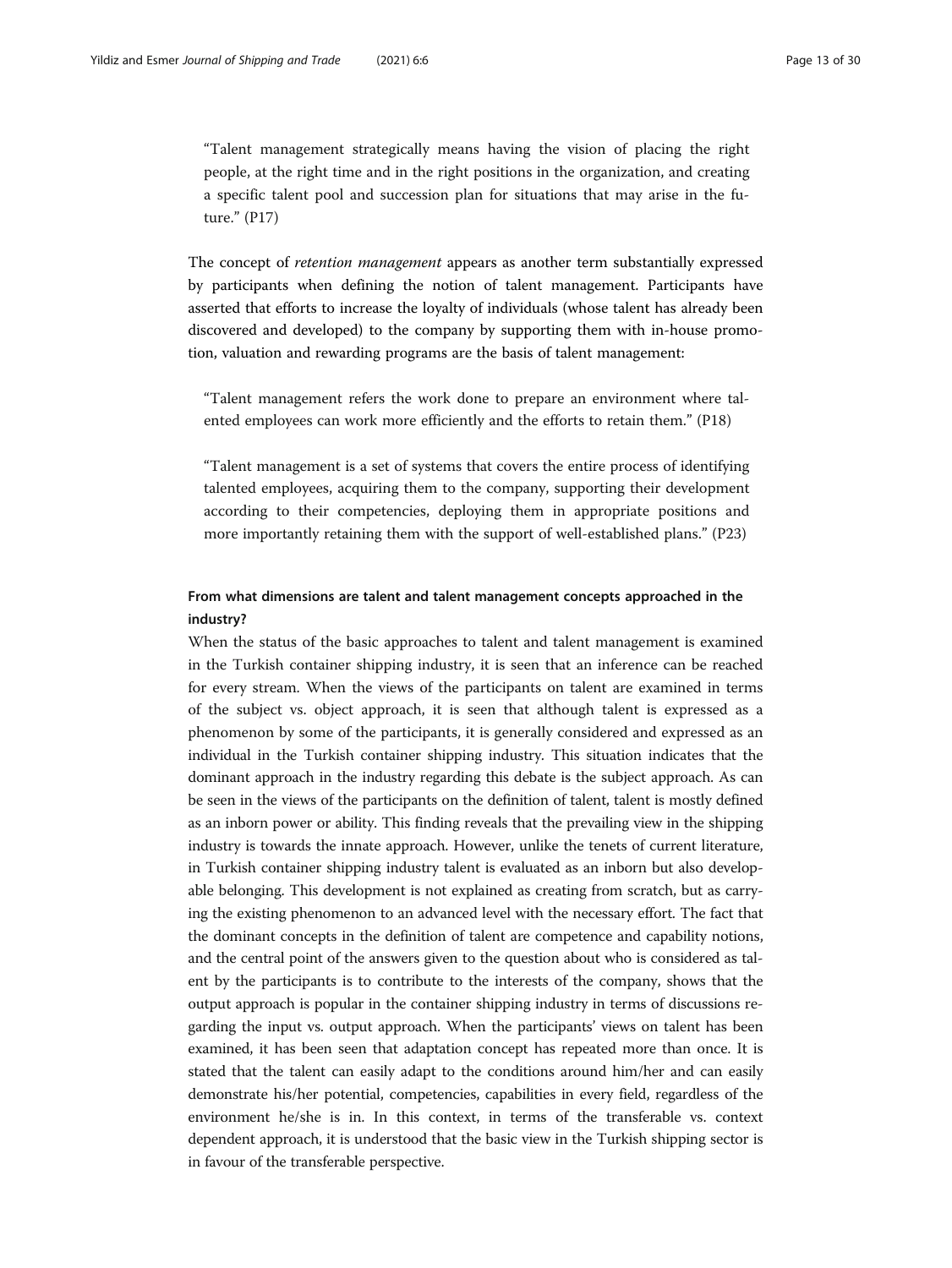Participants have advocate that each of the employee who have been brought into the company as a result of well-designed processes has a unique talent and that their potential can be revealed with the right guidance and developed with the necessary training and education programs. The participants have also stated that talent management includes all kinds of activities performed to reveal the potential of the existing employees and this situation provides the benefit of the company. As a result of all this information, it would not be wrong to say that all workforce is considered as potential talent in Turkish container shipping companies and that talent management is usually approached with an inclusive perspective. However, the existence of both the exclusive and inclusive approach are felt in a balanced way in overseas-based multinational companies.

# How is the relationship between talent management and human resources management interpreted by the container shipping companies?

By far, the most frequently repeated concept by the participants is TM as a sub-process of HRM regarding the HRM vs. TM debate. Most of the participants have emphasized that talent management cannot be considered as a separate process from human resources management, on the contrary, it is a sub-process of HRM:

"Human resources management is concerned with not only human talent, but also all human characteristics including talent management according to all specifics of the business." (P20)

"Talent management is a sub-process of human resources management. Human resources management comprises and handles all labour related issues within the company." (P24)

One of the other concepts emphasized by a group of participants in order to express the difference between talent management and human resources management is career development and planning. Participants have defined talent management as a system that focuses on talented employees, unlike human resources management, and reflects the entirety of the practices carried out to identify talented employees and plan and develop their careers within the company in a way that contributing to the accomplishment of business objectives:

"Unlike human resources management, talent management focuses on what can be done for the acquisition, development and retention of talents and specifically deals with the career development and planning of talented individuals." (P14)

"Different than the human resources management, talent management deals with the management and organization of a limited number of unique personnel that can directly create added value in the form of intellectual capital through specific practices such as competency-oriented career planning." (P27)

The last context where the differences in talent and human resources management are expressed by the participants is professional development. The participants have stated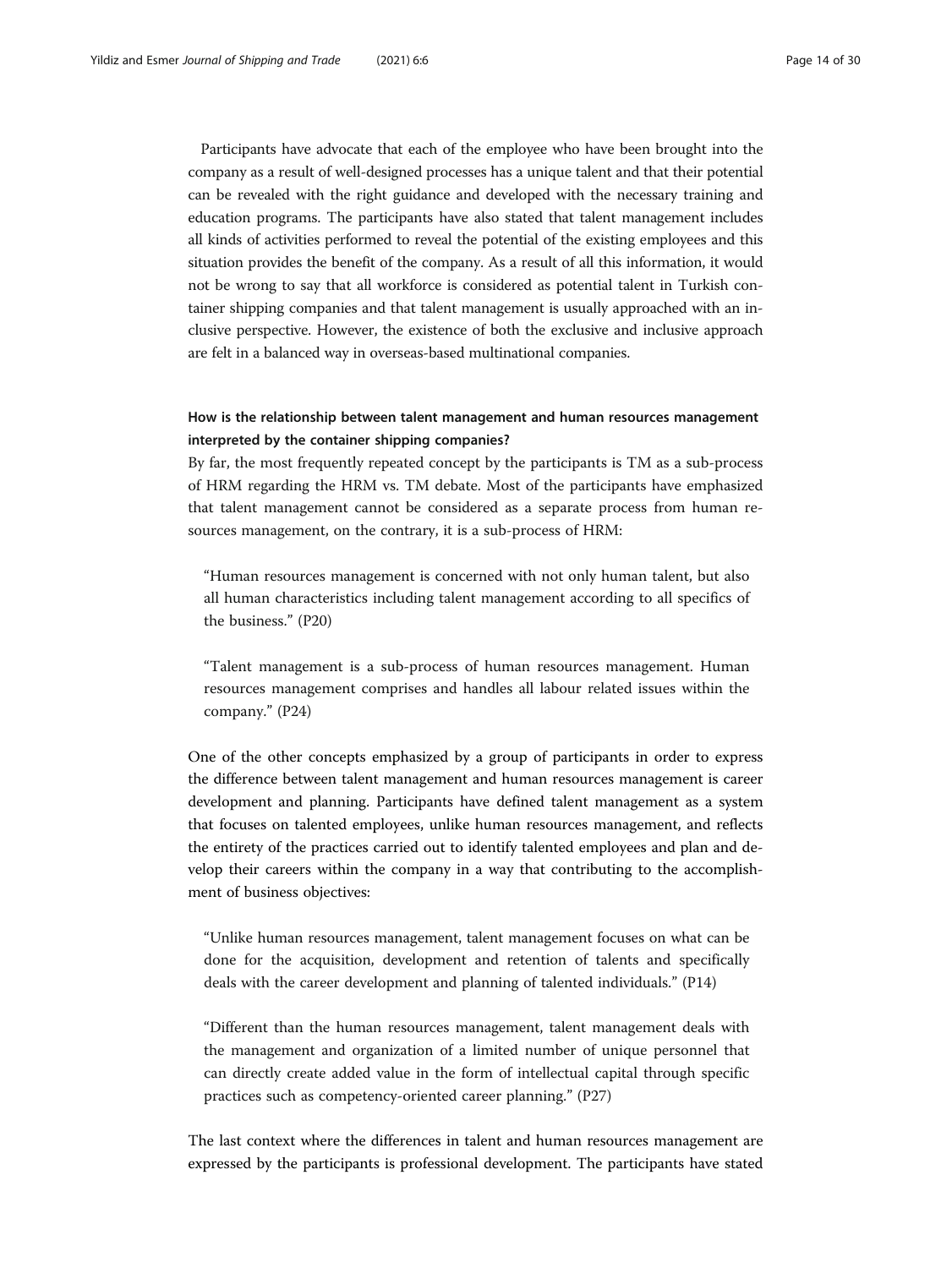that unlike human resources management, each employee is given special attention in talent management and that the professional development of the employee is focused. Participants have identified human resources management as a system focused entirely on procedures, instead of employees, while talent management has been interpreted as a human capital oriented notion that is based on the most accurate development of talent, which is an original, valuable and inimitable asset facilitates the achievement of business goals by contributing to the company's competitive advantage:

"Talent is extraordinary and unique, so they should be included in a professional development plan separate from standard human resources practices. These talent-oriented plans and systems are gathered under the concept of talent management." (P8)

"In talent management, the requirements of the job are matched with the competencies of the employee and the differences between them are tried to be developed. Unlike human resources management, employees are not only considered as a tool, but as potential talents that are of great importance in achieving the company's goals. Tailor-made professional development practices carried out in order to bring this unique human power, which is of great importance to the company, to the highest level of its potential constitute the heart of talent management." (P13)

## Further inferences

The research shows that human resources officials working in multinational companies provide more intense, detailed and fundamental views on talent and talent management notions and have a better understanding of the concept (see Figs. 1 and [2](#page-15-0)). When the talent theme is examined according to company types, it can be seen in Fig. 1 that overseas-based multinational companies primarily focus on competencies/capabilities notions. This inference reveals that overseas-based multinational companies operating in the Turkish container shipping industry generally approach the concept of talent from an output approach and attach importance to concepts such as competency, capability and productivity that directly related to the performance of their employees. Employees are expected to be competent not only in their own expertise, but in all areas, and to contribute to the interests of the company and create value.

Although, the concept of competencies/capabilities is also frequently included in the expressions of Turkish multinational companies, it is seen that the term developable is the most intensely emphasized notion by the participants working in these companies.

|                                     | Overseas-Based Multin | Turkish Medium-Size | Turkish Large-Sca | Turkish Multinati | Joint Venture (Tur |
|-------------------------------------|-----------------------|---------------------|-------------------|-------------------|--------------------|
| $\vee$ $\qquadblacksquare$ Talent   |                       |                     |                   |                   |                    |
| Competencies/Capabilities           |                       |                     |                   |                   |                    |
| Co Developable                      |                       |                     |                   |                   |                    |
| Co Uniqueness                       |                       |                     |                   |                   |                    |
| <b>C</b> Innate                     |                       |                     |                   |                   |                    |
| Transferable                        |                       |                     |                   |                   |                    |
| Analytical Thinking/Problem Solving |                       |                     |                   |                   |                    |
| <b>Co</b> Productivity              |                       |                     |                   |                   |                    |
| <b>Acquired</b>                     |                       |                     |                   |                   |                    |
| <b>Co</b> Effective Time Management |                       |                     |                   |                   |                    |
| <b>Co</b> Effective Communication   |                       |                     |                   |                   |                    |
|                                     |                       |                     |                   |                   |                    |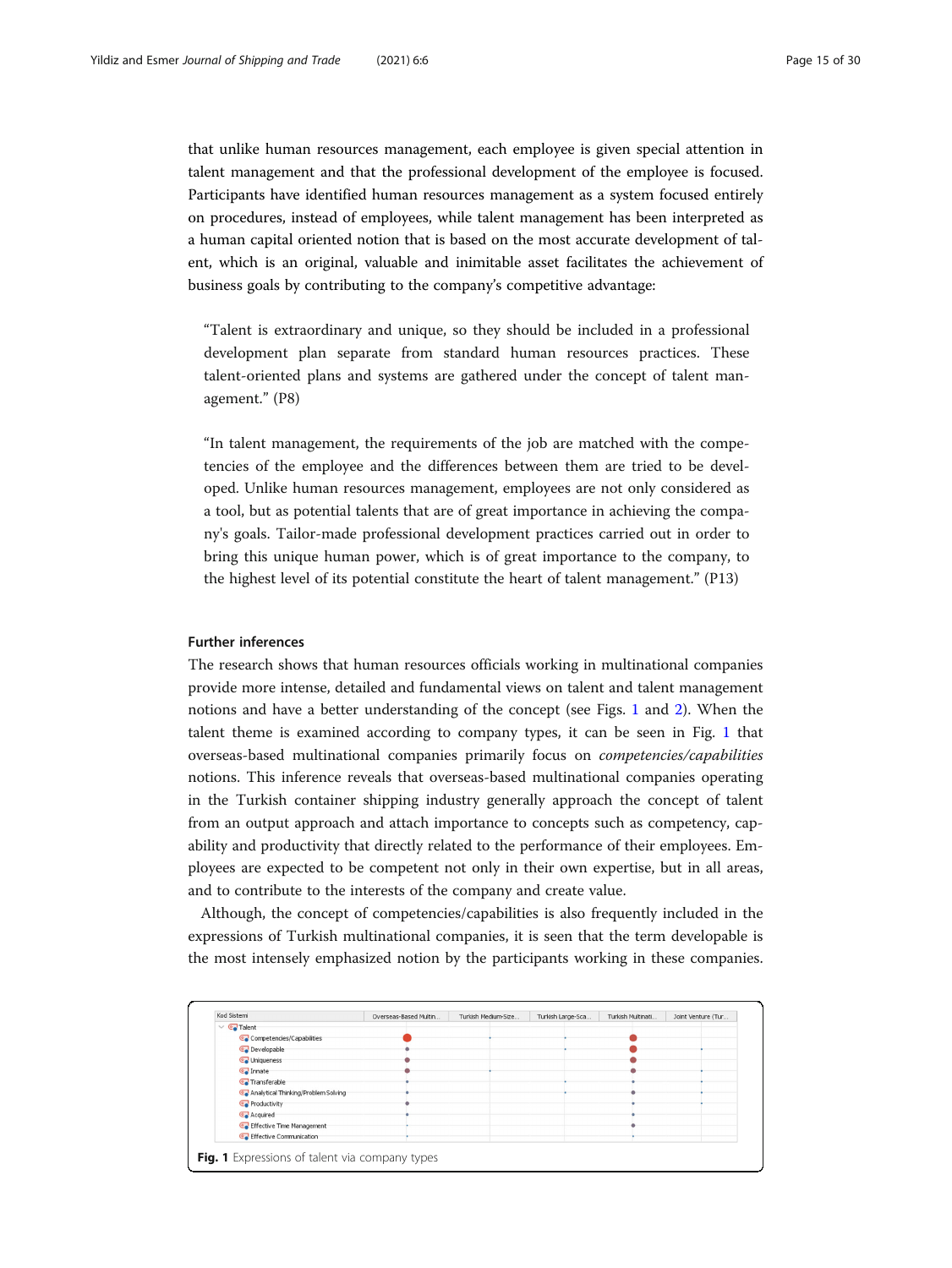<span id="page-15-0"></span>

| Kod Sistemi                                                                            | Overseas-Based Multi | Turkish Medium | Turkish Large-Sc | Turkish Multinat | Joint Venture |  |
|----------------------------------------------------------------------------------------|----------------------|----------------|------------------|------------------|---------------|--|
| $\vee$ <b>e.</b> Talent Management                                                     |                      |                |                  |                  |               |  |
| $\vee$ <b>Q</b> Definition of Talent Management                                        |                      |                |                  |                  |               |  |
| Co Development                                                                         |                      |                |                  |                  |               |  |
| Competency-Oriented Deployment                                                         |                      |                |                  |                  |               |  |
| Retention Management                                                                   |                      |                |                  |                  |               |  |
| <b>Co</b> Identifying Potential                                                        |                      |                |                  |                  |               |  |
| Considering Company/Employee Benefits                                                  |                      |                |                  |                  |               |  |
| <b>Co</b> Finding Talent                                                               |                      |                |                  |                  |               |  |
| $\vee$ <b>e.</b> HRM and TM Difference                                                 |                      |                |                  |                  |               |  |
| <b>Co</b> TM as a Subprocess of HRM                                                    |                      |                |                  |                  |               |  |
| Career Development and Planning                                                        |                      |                |                  |                  |               |  |
| <b>C</b> Professional Development                                                      |                      |                |                  |                  |               |  |
|                                                                                        |                      |                |                  |                  |               |  |
| <b>Fig. 2</b> Expressions of talent management and HRM-TM difference via company types |                      |                |                  |                  |               |  |

It is seen that the concept of development is not expressed intensely in overseas-based multinational companies. This situation stands out as the most obvious difference between Turkish and overseas-based companies in terms of talent concept. Another striking difference in the approaches of multinational companies and other Turkish companies towards the concept of talent occurs in the term of uniqueness. It is an interesting observation that while the concept of "uniqueness" is often attributed when defining talent in multinational companies, it is not mentioned at all in Turkish companies other than multinational companies. Uniqueness has been explained as the ability of the individual to fulfil the assigned tasks differently from everyone else, in other words the capability of making a difference.

When a general approach is desired to be reached in the light of the relevant findings, it is understood that talent is defined in the Turkish container shipping industry as innate and developable features (e.g. competencies, capabilities etc.). Besides, individuals who are competent in their field and can complete their duties in a unique way by making a difference are accepted as talent.

When we examine the theme of talent management according to company types, it is seen that talent management in the Turkish container shipping industry is evaluated in a broad perspective. As can be seen in Fig. 2, in almost all types of companies, talent management is primarily interpreted with the concept of *development* and they evaluate talent management with an inclusive approach. Competency-oriented deployment is another highly emphasized concept utilized in the industry for the definition of talent management notion. It is observed that the main difference between Turkish and overseas-based companies in their approach to the talent management concept is manifested through retention management. Although, it is often attributed to retention management while defining talent management in almost all types of Turkish companies, it is noteworthy that this concept is not mentioned at all by overseas-based companies. Participants working in Turkish companies stated that the efforts to increase the loyalty of individuals whose talent has been discovered and developed, by supporting them with versatile and comprehensive talent retention practices (e.g. in-house promotion opportunities, work-life balance arrangements, merit-based remuneration packages etc.), constitute the basis of talent management. On the other hand, another absorbing difference is that although the concept of *identifying potential* is frequently mentioned when describing talent management in overseas-based companies, this concept is almost never used in Turkish ones. Participants operating in overseas-based companies have stated that talent management includes all kinds of activities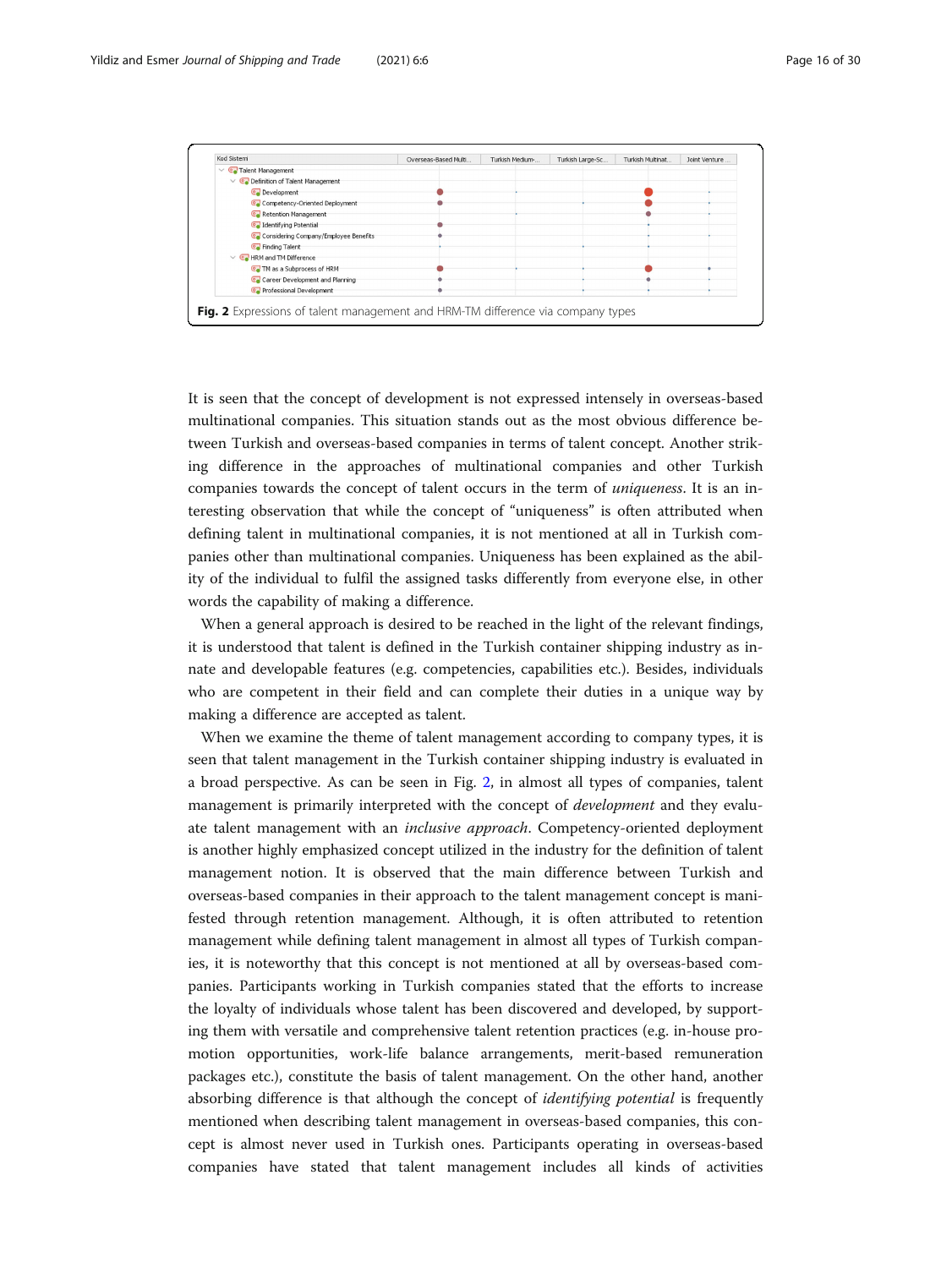performed to reveal the potential of the employees and this situation provides the benefit of the employee and/or the company.

The interpretation regarding the difference between talent management and human resources management in the industry is intensely expressed by the TM as sub-process of HRM concept. Especially Turkish companies evaluate talent management as a concept within human resources management and defines it as a sub-process that deals with a specific part of the workforce. However, talent management is defined as a completely different concept from human resources management with its focus and approach to employee, especially in the case of overseas-based multinational companies.

## **Discussion**

It is often emphasized by researchers that there is no universally accepted definition of either talent or talent management in the literature yet (Ewerlin and Süß, [2016:](#page-27-0) Harsch and Festing, [2020\)](#page-27-0). The main reason for this fact is claimed to be that these concepts are context-dependent and that they are evaluated and defined according to the own variables and dynamics of each environment (Al Ariss et al., [2014;](#page-26-0) Krishnan and Scullion, [2017](#page-28-0)). In addition, it is asserted that the current definitions of talent and talent management are conceptually created without being based on an empirical research and are far from reflecting the realities and views of the practitioners (Khoreva and Kostanek, [2019](#page-28-0)). In this regard, it has been frequently emphasized that it is an important requirement to consider, evaluate and define talent and talent management concepts from different contexts and different country perspectives for the development of talent management field (Pandita and Ray, [2018;](#page-28-0) Marinakou and Giousmpasoglou, [2019\)](#page-28-0).

Considering all these alleged requirements, it has been thought that evaluating, handling and defining talent and talent management concepts within the Turkish container shipping industry could contribute to the development of the talent management field. One of the main reasons for this thinking is that talent management has been recognized as a strategic priority for industry-leading container shipping companies which are also included in the sample of the study, and their knowledge and expertise in talent management are recognized and rewarded on a global scale. Therefore, it is clear that the opinions of companies that directly influence and direct the development of the talent management centred practices field will also contribute to the theoretical development of the notion. Correlatively, Turkey, which serves as a bridge between eastern and western cultures, is being claimed as one of the countries with the highest need for talented workforce in the world, therefore, talent management has become the top priority in the country's quest for skilled labour and leadership talent. In this direction, considering that these concepts are already examined in depth and in detail in the Turkish business world, which has made significant investments in talent management recently, it is thought that the opinions of its representatives will contribute to the development and conceptualization of talent and talent management notions.

In this context, after synthesizing the main themes developed regarding talent notion, it can be said that there appear to be two different common definitions of talent suitable for Turkish shipping industry. From the object view; talent refers to the unique and developable competencies and capabilities (e.g. analytical thinking, problem solving, effective time management and communication, productivity, creativity etc.) which an employee already has and can be revealed with sufficient learning and education efforts.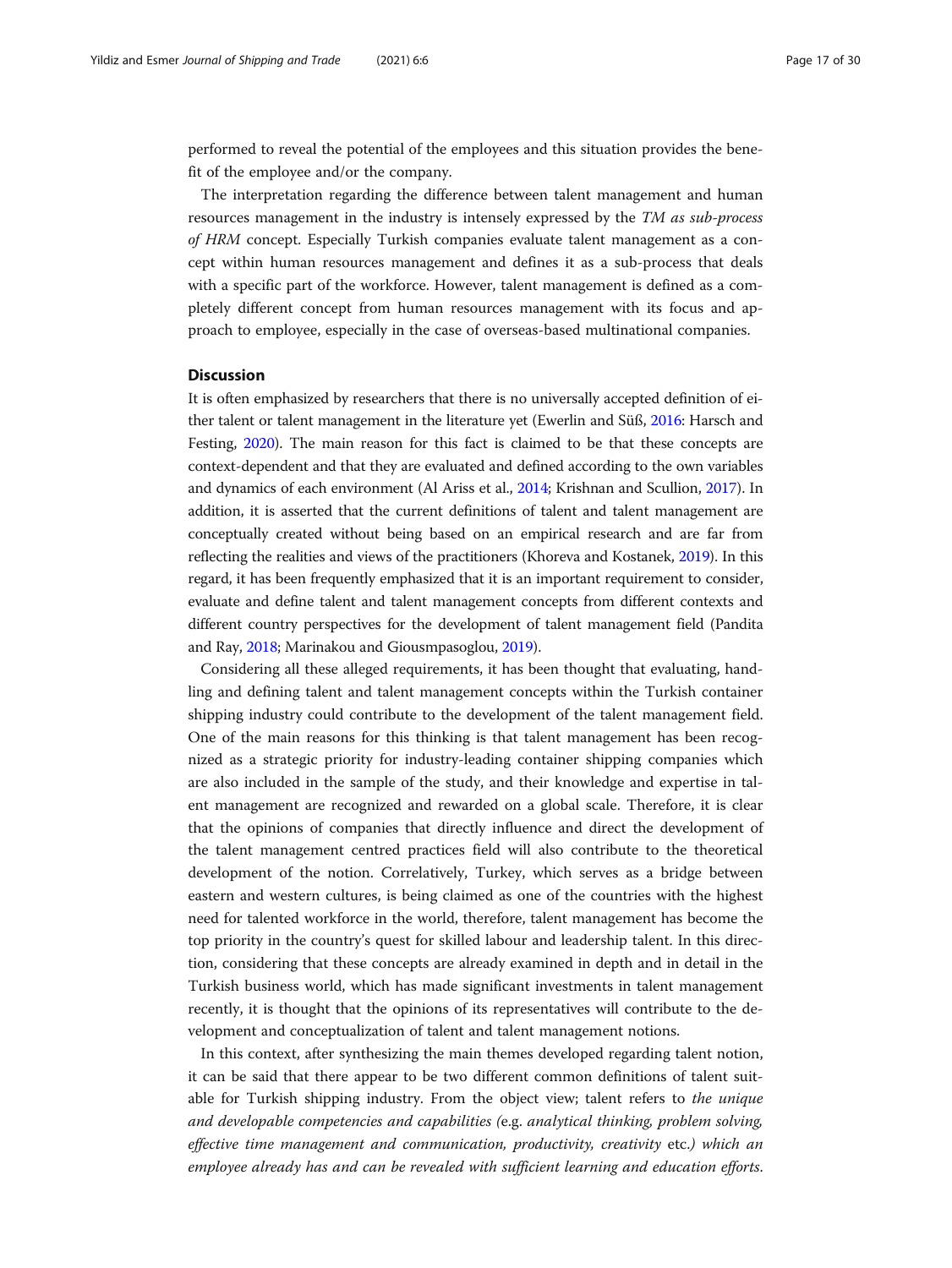From the subject approach; employees who are highly motivated, open for development, competent in their field and can complete their duties in a unique, creative and productive way by making a difference and who can shine regardless of the working environment.

Similarly, the definition of talent management, which can be embraced as a unanimous context for the Turkish container shipping industry, has been formed as a result of the themes obtained by combining the common codes created from the responses of the participants regarding the expression of talent management. Through this extent it has been observed that TM concept is defined in the container shipping industry as; identifying high potential, competent candidates and employees together with key positions within the organization, systematically deploying talents to the critical positions after the required professional development processes have been accomplished and increasing the loyalty of high performing employees with in-house promotion, valuation and rewarding programs by considering both employee and company benefits.

As it stated earlier, an additional process has been handled for the robustness check of the primary findings and policy implications. As a result of this additional process, it has seen that the main findings of the research are reflecting the realities of Turkish container shipping industry and the definitions developed are largely corresponding to the descriptions desired and predicted in the industry. Policy implications have been seen as extremely beneficial, and most respondents agreed with these suggestions. Participants have emphasized that the inferences made address extremely important problems and that solutions can help companies experiencing subject problems.

Investigating the existence and handling styles of talent and talent management related approaches and debates from different country and industry contexts have been claimed as a necessary step in understanding the concept as a functional phenomenon more comprehensively by Meyers et al. ([2020](#page-28-0)). As an answer to this consideration, the study conducted by Pantouvakis and Karakasnaki [\(2018\)](#page-28-0), emerges as a pioneering study examining the approaches and debates on talent and talent management concepts in the shipping industry. However, they have examined only one of the main trends towards talent-based approaches in their research (innate vs. acquired). Additionally, of the two main TM-centred discussions, they have only mentioned and investigated the debate related to exclusive vs. inclusive approach. In this sense, one of the aims of the study has been determined as taking their vanguard work a click forward and examining all of the talent and TM-oriented debates in the context of Turkish container shipping industry.

The in-depth analysis regarding how talent is interpreted in the container shipping industry demonstrates that the concept of talent is handled with both an object and a subject approach. As it is mentioned in the literature, subject approach considers talent as high potential and competent employees and object approach evaluates talent as characteristics of employees such as capabilities and competencies (Thunnissen et al., [2013b](#page-29-0), p.327; Mensah, [2015,](#page-28-0) p.548; Bolander et al., [2017,](#page-26-0) p.1525). However, research findings show that the subject approach is gaining more acceptance in the container shipping industry and the meaning of talent is heavily expressed by considering an employee. It is claimed by Dries ([2013](#page-27-0)), that putting the subject approach to the fore too much, will cause talent development practices such as, competence and knowledge management to be ignored. Vance and Vaiman ([2008](#page-29-0), p.7) allege that knowledge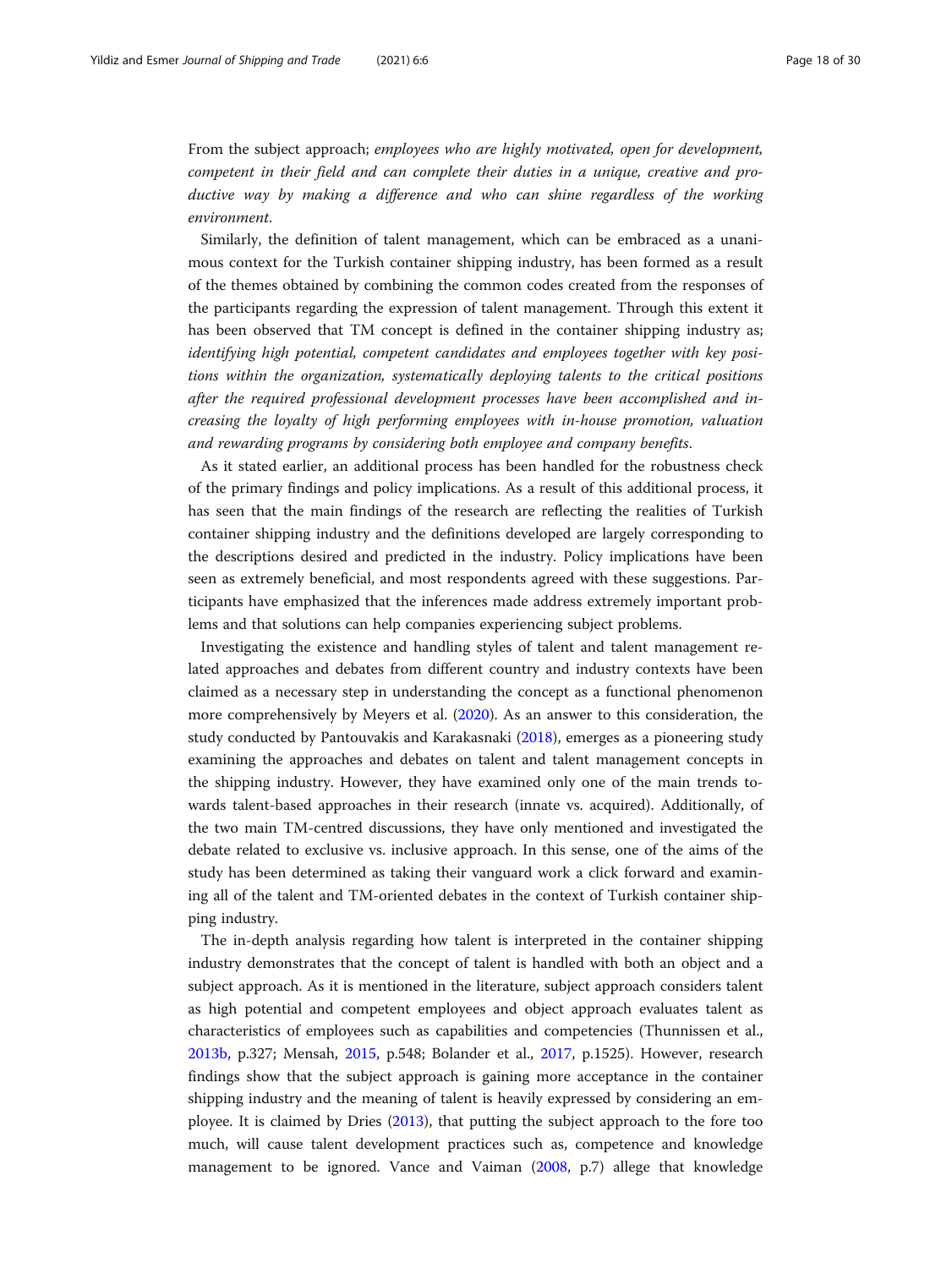management increases the perceived importance of talent management strategies, practices for the organization and provides a common unifying purpose to more effectively integrate and coordinate these components with various talent management functions. In order to solve this problem, it may be suggested that companies operating in the Turkish container shipping industry give more value to the object approach of talent. In this way, they can improve their intellectual capital by giving more importance to system-oriented practices such as knowledge management. Shaikh defines intellectual capital as the knowledge that can be transferred into value. It has been asserted that intellectual capital has various benefits for companies, such as, facilitating innovation, enhancing employee competencies, gaining competitive advantage, improving organizational performance and increasing company reputation (Gogan et al., [2016](#page-27-0); Ginesti et al., [2018](#page-27-0); Yıldız et al., [2018](#page-29-0)). During the robustness check, only one participant disagreed with this view and stated that employees form the basis of talent management, therefore a system approach independent of individuals cannot be considered. However, it has been argued by the rest of the participants that the opinion regarding the dominance of subject approach in the container shipping companies is correct and that systems approach that consider talent from a factual view is a necessity.

The description of talent by the participants mostly centred on the notions of competence and capability, correlatively, this inference can be evaluated as an evidence for the dominance of output approach in the shipping industry. Because, according to Dries ([2013](#page-27-0)) output approach focuses on employees' competencies and capabilities and it qualifies talent as an employee's performance, achievement and contribution to the company. Likewise, the HR executives employed in the container shipping companies have asserted that, *competency/capability* notion reflects the high performance and potential of the individual and to be competent in the tasks he/she has to do. According to Ulrich and Smallwood [\(2012\)](#page-29-0), talent is a combination of commitment and competence. They argue that the balance between these two components should be preserved, because any reduction in the two components will affect also the other one negatively. In short, they claim that an employee with a decrease in motivation and determination will not be able to provide the desired performance and contribution. This situation reveals the fact that, if the Turkish container shipping companies keep on favouring output approach by disregarding the motivation and ambition of the employees, they would not be able to get the desired performance and contribution from their talents. This inference has gained a full acceptance along the robustness check.

According to Dries [\(2013\)](#page-27-0), the innate approach argues that talent is inborn and cannot be taught, whereas acquired approach asserts that, talent can be learned and developed. Our study reveals that, in the container shipping industry talent is considered as an innate but further developable belonging. This view is something like the hybrid form of innate and acquired approaches. This finding coincides with the approach that Nijs et al. ([2014](#page-28-0)) have mentioned when defining talent. Nijs et al. [\(2014\)](#page-28-0) describe talent as innate abilities of individuals that can be systematically developed and deployed in the right activities of interest. Similarly, by the participants of our research, talent is accepted as an inborn power but also it is thought that it could be enhanced and polished. Cappelli [\(2008](#page-26-0)) states that, the pure innate approach can be challenging for the organization in a talent deficient environment. This situation presents that Turkish container shipping companies are aware of their business environment's deficiencies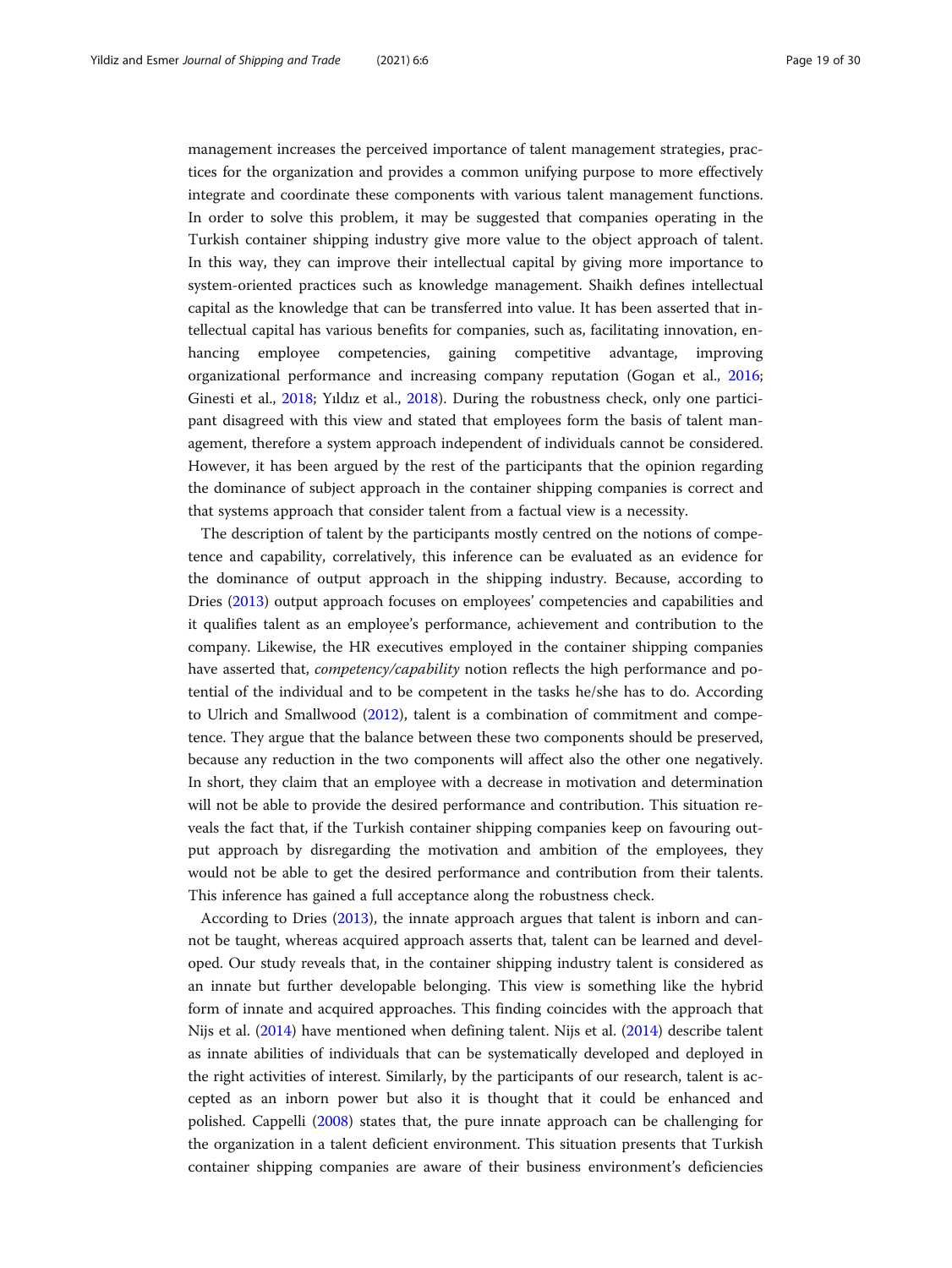and take precautions by developing hybrid approaches. The hybrid approach which broadly utilized by Turkish container shipping companies can be proposed as a solution for areas with high skill needs. This argument has been supported by the participants during the robustness process, and in particular, it has been emphasized that many companies provide opportunities for young talents who have recently graduated from the maritime and logistics departments of universities. Additionally, they have stated that, after attending in necessary training programs and gaining experience, these talents are generally evaluated in critical positions.

Container shipping companies operating in Turkey, evaluates talent as something transferable. Transferable approach postulates that talented people can demonstrate their potential and performance regardless of the working environment (Dries, [2013](#page-27-0), p.280). Dries ([2013](#page-27-0)) argues that thinking that talent can exhibit full potential and performance under all conditions will cause some mistakes. This way of thinking can prevent companies from making the necessary contextual improvements to increase the performance of the talent. Considering that talent will contribute directly without any effort, companies may ignore practices such as orientation procedures, employee friendly work environment arrangements, customized training and education programs. The robustness check has supported the accuracy of this inference, and most of the participants have expressed that they think this problem as an issue that needs to be worked on. Accordingly, it is recommended companies, to handle talent by contextdependent approach more, to take necessary steps and create required systems together with conditions in enabling employees to shine comfortably and show better performance.

From the participant views, it has been observed that in the container shipping industry, talent management is usually handled with an inclusive approach especially by Turkish multinational companies, inclusive TM considers talent as a thing that owned by all employees which could be discovered and developed with the help of necessary practices and processes (McDonnell et al., [2017,](#page-28-0) p.97; Crowley-Henry and Al Ariss, [2018](#page-27-0), p.2065). While an inclusive approach to talent management is believed to lead to a more pleasant working environment characterized by openness, trust, and overall employee wellbeing which serve as a catalyser of motivation and determination, the exclusive approach is assumed to generate higher return on investment in terms of profit and productivity (Boudreau and Ramstad, [2005;](#page-26-0) Warren, [2006](#page-29-0); Dries, [2013](#page-27-0)). To get these gains together by using a combination of the two approaches seems more reasonable for container shipping companies. Stahl et al. ([2012](#page-29-0), p.26), claims that, by implementing a hybrid approach companies can differentiate and distinguished from their competitors and skirt the controversial issue of whether some employee groups are more valuable than others or not. As stated in the previous sections, indications of both exclusive and inclusive approach are felt in a balanced way in the overseas-based multinational companies within the sample. Confirming this indication, Maersk which is a globally remunerated, leading company of the industry and a participant of our study, states that they implement a balanced hybrid approach with a motto of "build, buy or borrow". They comment that this hybrid approach prevents them to rely solely on internal talent, and it helps them to enhance their talent portfolio with fresh eyes and energy (Groysberg and Abbott, [2012](#page-27-0)). During the robustness check, the presence of such a problem has been accepted by the participants and the idea of applying a hybrid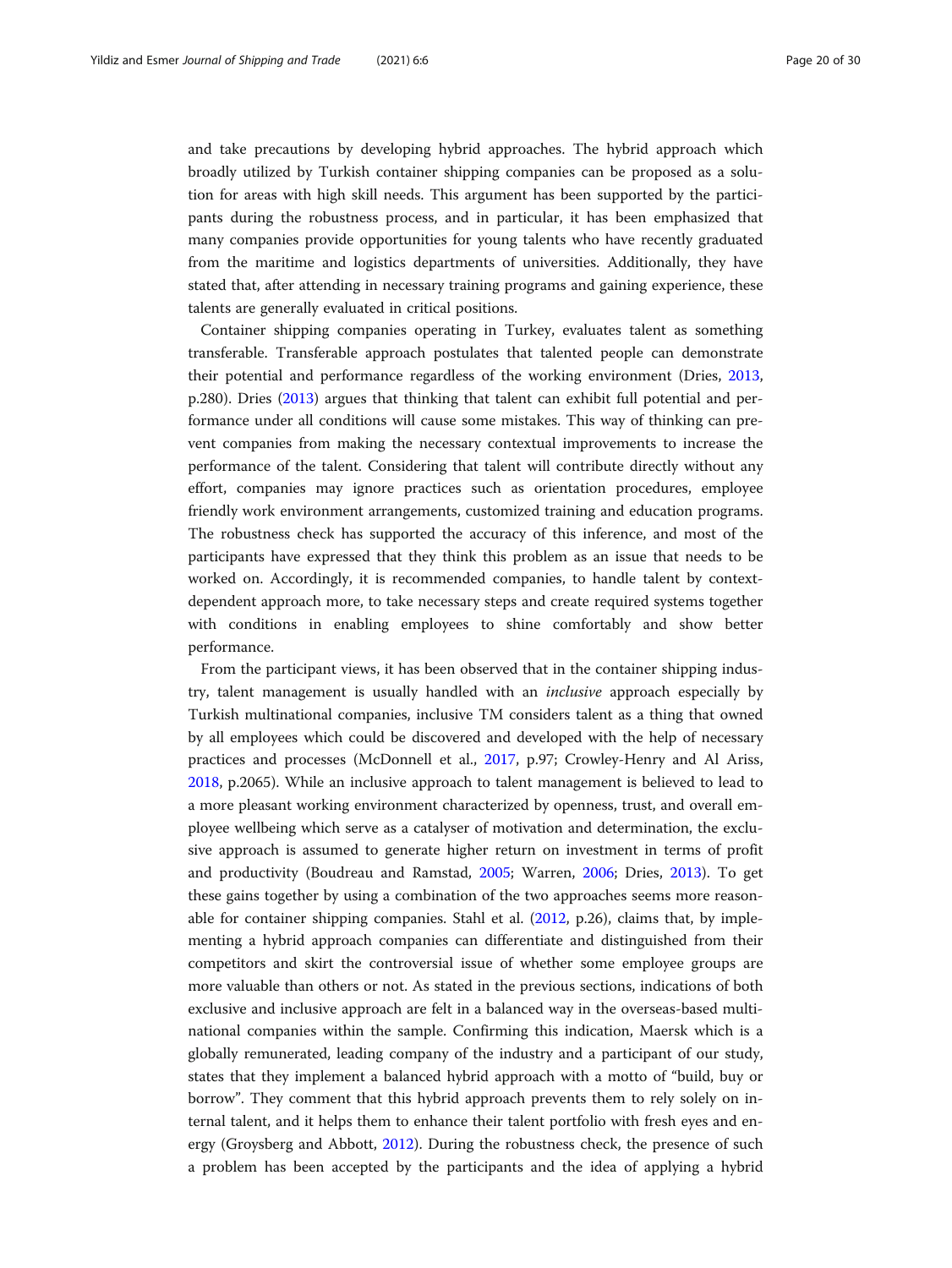approach (combining inclusive together with exclusive view) as suggested has been considered as needful and helpful. It is thought that, for Turkish container shipping companies, adopting a hybrid approach (inclusive with exclusive) to talent management, like their overseas-based competitors in the industry, will increase their competitive power. While organizing specialized programs with an exclusive approach for the critical positions of the company, general talent management programs can be implemented for the whole workforce of the company with an inclusive approach. This helps them differentiate from their competitors and bypass the controversial issue of whether certain groups of employees are worth more than others. At the same time, the continuous development of the company's existing talents is ensured, while enriching the talent pool with fresh energy and insights that may be required.

The distinction between talent management and human resources management is substantially stated by the TM as sub-process of HRM concept in the container shipping industry. Especially Turkish companies evaluate talent management as a concept within human resources management and defines it as a sub-process that deals with a specific part of the workforce. In contrast, it is seen that the concept of talent management is identified as a completely different concept from human resources management with its focus and approach to employee, especially in the case of overseas-based multinational companies. This view argues that, while human resources management handles employees as a tool and focuses in procedures; talent management attaches importance to systematic functions such as identification, acquisition, development, deployment and retention of talent, which is a unique, valuable and inimitable asset that will directly contribute to the company's business objectives and competitive advantage. These observations draw a framework that supports the argument made by Tatoglu et al. ([2016](#page-29-0)), that Turkish companies follow modern approaches from behind and rely on their foreign partners to develop modern applications.

Kabasakal and Dastmalchian ([2001](#page-28-0)) claims that, Turkey is considered to be one of the most collectivist societies in the world. Additionally, Valverde et al. [\(2013\)](#page-29-0) argue that companies within collectivist cultures form TM programs with an individualistic and exclusive approach. However, the findings of our research postulates that, especially Turkish multinational companies in the industry by embracing an inclusive approach see talent management as something that can be applied to the entire workforce and that development practices and processes are at the centre of this system. "Right person to the right job" motto has been embraced and identification of key positions and the systematic deployment of talents to this positions through competency and potential has been accepted as a central context within the talent management system which mostly reflects the TM construct. This finding support the view put forward by Demirbag et al. ([2016\)](#page-27-0) that multinational companies play a substantial role in the evolution of talent management concept in Turkey and international partnerships direct the TM-oriented approaches of Turkish local companies.

## Conclusion

Even, empirical researches have begun to increase in the talent management domain, various researchers mention the inadequacy of experimental studies and, talent management (TM) is still claimed as a young and developing field (Cappelli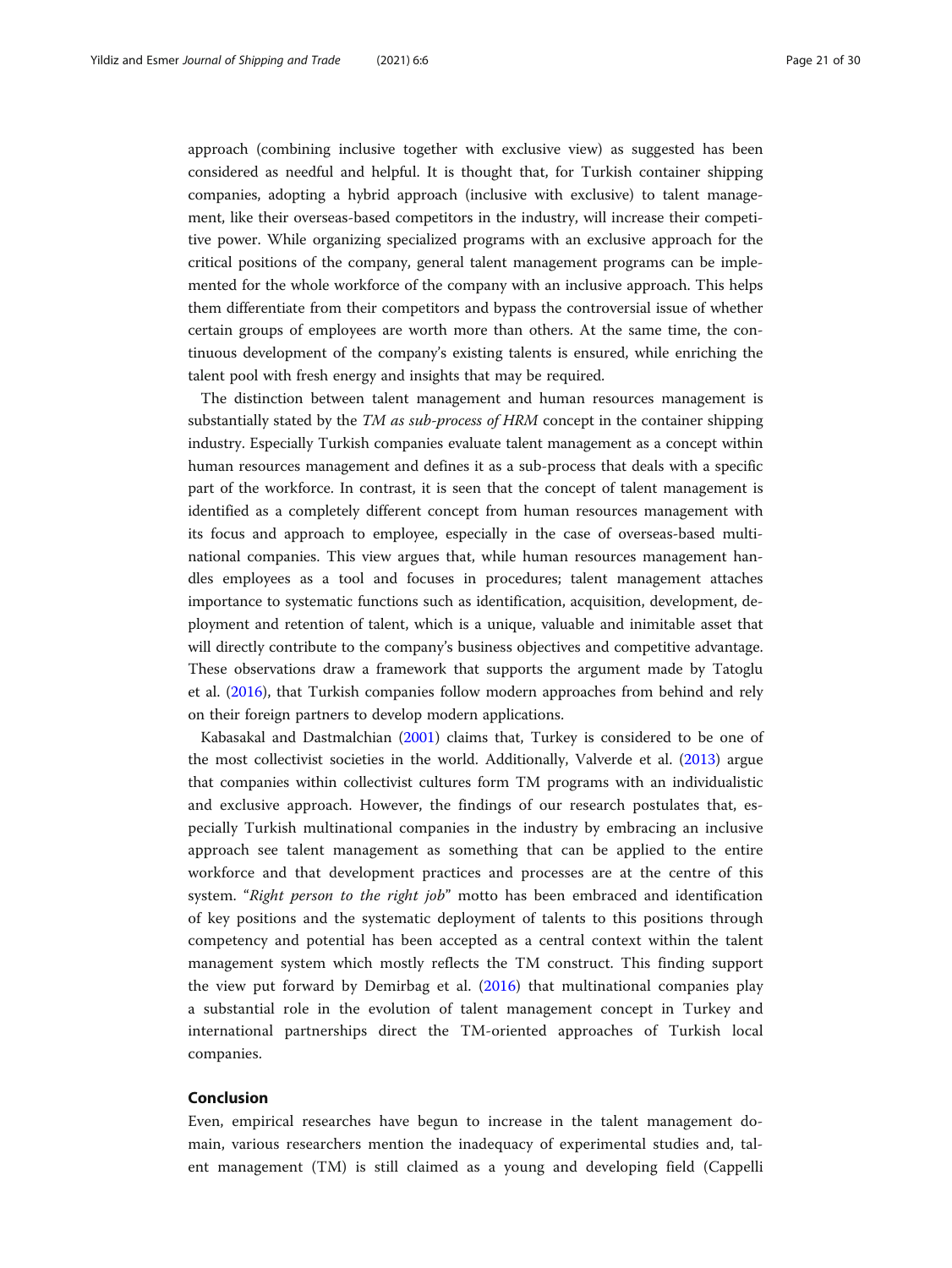and Keller, [2014](#page-26-0), p.306; Cooke et al., [2014,](#page-27-0) p.226 Festing and Schäfer, [2014](#page-27-0), p.268; Tlaiss et al., [2017](#page-29-0), p.442–443; Jooss et al., [2019,](#page-27-0) p.2). It has been asserted that TM research is dominated by Anglo-Saxon countries, and this fact bears the need for an intense contribution from the rest of the world to totally command on different perspectives of talent management concept (Valverde et al., [2013](#page-29-0), p.1832; Gallardo-Gallardo et al., [2015](#page-27-0), p.268; Gallardo-Gallardo and Thunnissen, [2016,](#page-27-0) p.36; Thunnissen, [2016,](#page-29-0) p.58; Marinakou and Giousmpasoglou, [2019](#page-28-0), p.3861; Pandita and Ray, [2018,](#page-28-0) p.188). In addition, TM researchers state that, investigating the TM considerations in different industries and emerging markets is an essential necessity for the development of TM field (Farndale et al., [2010](#page-27-0), p.1056; Latukha, [2015](#page-28-0), p.1056; Latukha, [2018,](#page-28-0) p.73).

This study reveals its importance as a response to all these needs mentioned. The research is a unique work that investigates TM related concepts within the container shipping industry. Furthermore, these concepts are also seldom studied within the shipping industry. Also, it is one of the a few studies that investigates these considerations from a Turkish perspective which is considered as an emerging market. This study contributes to general theory with the different perspectives and insights of, an industry that is effective in the talent management centred field of practice, and a country that has made considerable investments in talent management recently. And it also provides a resource where companies in the Turkish container shipping industry can analyse their current positions and benchmark their own views with the attitudes across the industry.

For the theoretical development of talent management, the empirical examination regarding how the components of the concept are defined in the field of practice is often alleged as a necessity. From this point of view, it is thought that defining the relevant concepts in the container shipping industry, which has globally recognized and remunerated representatives in the field of talent management as well as in world trade, could bring some new perspectives and insights to the general theory of talent management. Relatedly, definitions that can be accepted as unanimous for the industry have been developed by compiling the opinions obtained from a sample including the leading representatives of the sector under common themes. The comprehensiveness and validity of these definitions in the context of the industry have been critically discussed with the selected interviewees. And as a result of this procedure, after organizing minor revisions, it has been found that the definitions developed substantially reflect the realities and general perspective of Turkish container shipping industry.

One of the biggest limitations of the study was the difficulty of meeting face to face due to the pandemic period. This situation also made it difficult to reach the relevant managers and greatly reduced their willingness to participate in the study due to conditions that place more workload on human resources executives such as part-time working arrangements, and special insurance practices, so the data collection process in the study has taken a relatively long time. Future studies could expand the scope of research across the entire shipping industry comparatively in different countries, including both the liner and tramp sectors. By this means, a general understanding synthesises maritime business and talent management fields can be obtained.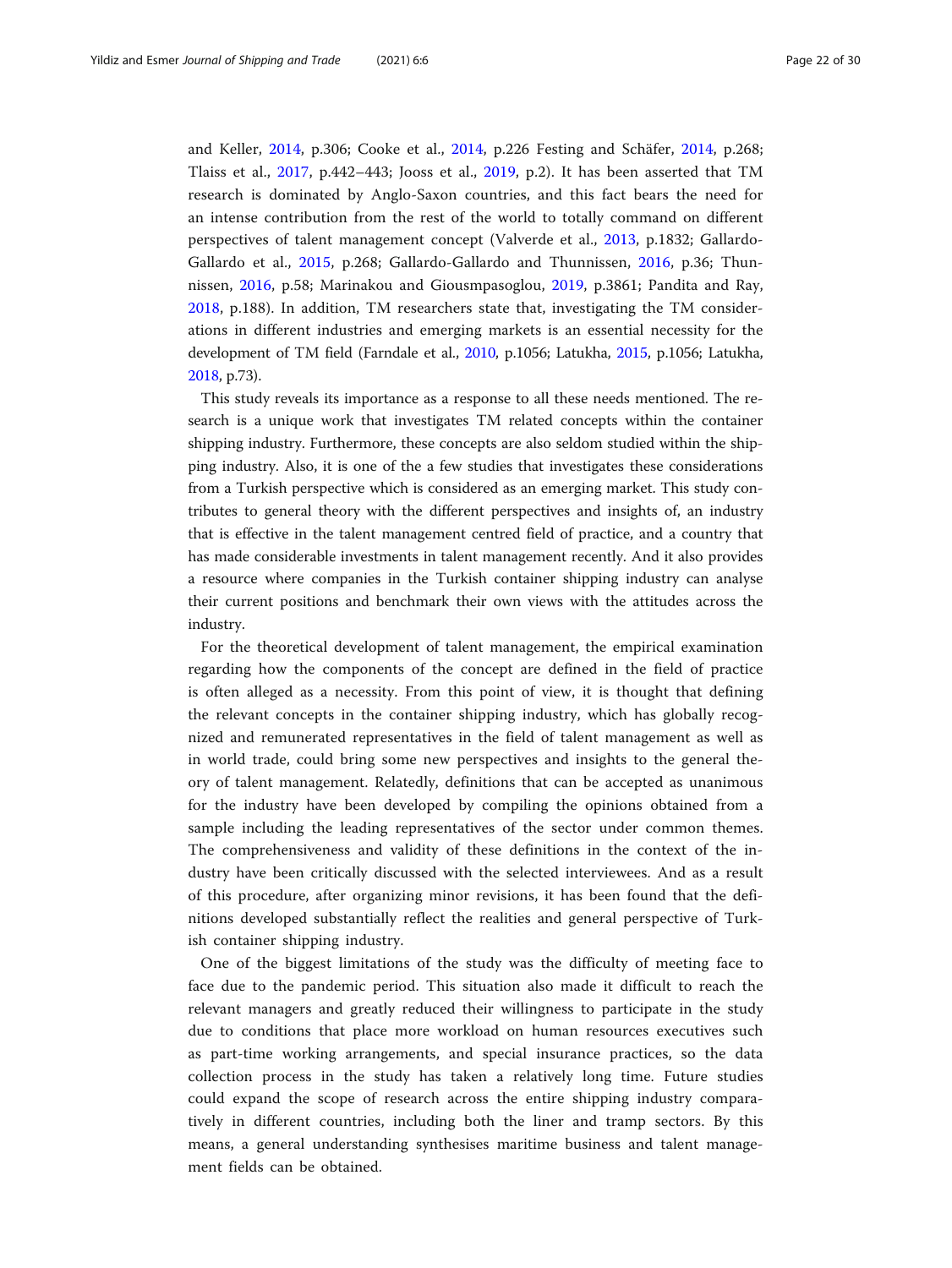# <span id="page-22-0"></span>Appendix 1

Table 2 Some critical definitions of the notion "talent" in the business management literature

| Author                                                                   | <b>Definition</b>                                                                                                                                                                                                                                                                                                  |  |  |  |  |
|--------------------------------------------------------------------------|--------------------------------------------------------------------------------------------------------------------------------------------------------------------------------------------------------------------------------------------------------------------------------------------------------------------|--|--|--|--|
| Ashton and Morton (2005: 30)                                             | Talent can be identified as an employee who performs superior and<br>possesses high-potential for further development.                                                                                                                                                                                             |  |  |  |  |
| Avedon and Scholes (2010: 75)                                            | Talent alludes to significant individuals and groups with the key<br>competencies that facilitate to reach short and long-term objectives of<br>a company.                                                                                                                                                         |  |  |  |  |
| Bagheri et al. (2020: 89)                                                | Talent refers to three distinct logic: a) capabilities and unique<br>contributions of an individual; b) a significant employee; c) a definite<br>and featured group in a company.                                                                                                                                  |  |  |  |  |
| Beechler and Woodward (2009: 274);<br>McDonnell et al. (2011:178)        | Talent is the total output of an employee's KSAs, capabilities and his/<br>her ability to learn and develop.                                                                                                                                                                                                       |  |  |  |  |
| Bolander et al. (2017: 1533)                                             | Talent can be alluded as a strain of qualifications that are innate, but<br>also must be formalized by the company to be fully operational and<br>beneficial                                                                                                                                                       |  |  |  |  |
| Bonneton et al. (2019: 4)                                                | Talent can be defined as the employees anticipated to create the<br>difference to business performance by their current and potential<br>contribution.                                                                                                                                                             |  |  |  |  |
| Buckingham and Vosburgh (2001: 21)                                       | Talent should reflect an employee's iterative model of notion,<br>perspective, or action that can be efficiently performed.                                                                                                                                                                                        |  |  |  |  |
| Chabault et al. (2012: 328)                                              | Talent can be seen as a rare and distinguished asset specifically<br>incorporated within an employee which facilitates his/her company in<br>the way of competitive advantage.                                                                                                                                     |  |  |  |  |
| Crane and Hartwell (2019: 83)                                            | Talent is the combination of an employee's human capital and social<br>capital.                                                                                                                                                                                                                                    |  |  |  |  |
| Ewerlin and Süß (2016: 143); Thunnissen<br>et al. (2013a: 1752)          | Both practitioners and academics generally identify talent as a<br>combination of personal attributions which differentiates according to<br>the type of task, the dynamics of the company and across time at the<br>meantime, talent is usually attributed to the high performer and high<br>potential employees. |  |  |  |  |
| Hartmann et al. (2010: 176); Lewis and<br>Heckman (2006: 141)            | Talent is identified as an unalterable employee's knowledge, skill and<br>abilities (KSAs), motivation, and also value-added contributions to the<br>company.                                                                                                                                                      |  |  |  |  |
| lles et al. (2010: 180)                                                  | Talent is a collection of distinct KSAs, like; leadership ability, emotional<br>intelligence, analytical thinking, communication skills, ability to attract<br>and inspire, operational skills, and result oriented practicalness etc.                                                                             |  |  |  |  |
| Jooss et al. (2019: 3); Swailes (2013: 33-<br>34)                        | Talent alludes to the employees who are currently or potentially<br>contribute extra to firm performance.                                                                                                                                                                                                          |  |  |  |  |
| Meyers and van Woerkom (2014: 196);<br>Silzer and Church (2009: 379)     | Talent is clarified as a potential, intended that it symbolizes the<br>probability that employees can transform into something better than<br>what they currently are.                                                                                                                                             |  |  |  |  |
| Kravariti and Johnston (2020: 81).                                       | Talent is delineated as an employee's qualifications which leads him/<br>her to outperform other employees.                                                                                                                                                                                                        |  |  |  |  |
| Latukha (2015: 1055); 171); Latukha (2018:<br>71)                        | Talent is a natural gift, competence and capability which is sustained,<br>rare and difficultly transferrable.                                                                                                                                                                                                     |  |  |  |  |
| Hedayati-Mehdiabadi and Li (2016: 6);<br>Nilsson and Ellström (2012: 29) | Talent is a reflection of an employee's enduring capabilities which<br>contributes to organizational performance.                                                                                                                                                                                                  |  |  |  |  |
| Nijs et al. (2014: 182)                                                  | Talent refers to the systematically developed inborn competencies of<br>employees that are assigned in tasks they enjoy, find interesting, and<br>in which they eager to invest energy.                                                                                                                            |  |  |  |  |
| Poocharoen and Lee (2013: 1187)                                          | Talent is the combination of competence, commitment, and<br>contribution of an employee; competence refers to the ability to do,<br>commitment refers to the devoting his/herself to do, and contribution<br>refers to the value created by the employee.                                                          |  |  |  |  |
| Schiemann (2014: 287)                                                    | Talent is the congregate KSAs, values, actions and experiences of all<br>employees combined to lead reaching business objectives.                                                                                                                                                                                  |  |  |  |  |
| Tansley (2011: 268)                                                      | Talent is an inborn capableness that demonstrates itself in a specific<br>occupation or area and is attached to superior performance in a way.                                                                                                                                                                     |  |  |  |  |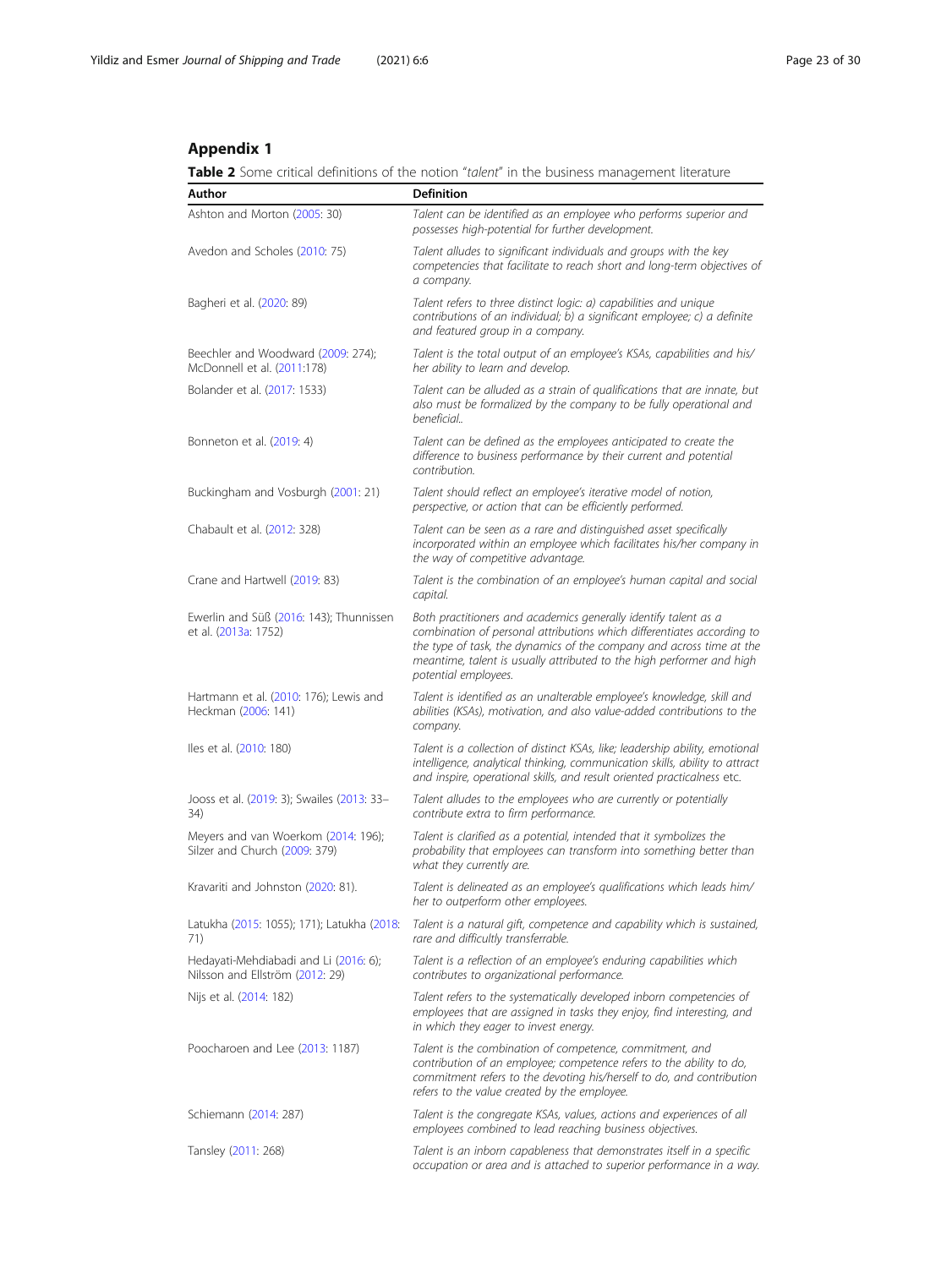| <b>Table 2</b> Some critical definitions of the notion "talent" in the business management literature |  |  |  |  |  |
|-------------------------------------------------------------------------------------------------------|--|--|--|--|--|
| (Continued)                                                                                           |  |  |  |  |  |

| Author                              | <b>Definition</b>                                                                              |  |  |  |
|-------------------------------------|------------------------------------------------------------------------------------------------|--|--|--|
| Thunnissen and Buttiens (2017: 408) | Talent is the mixture of doing the work you like and doing it good.                            |  |  |  |
| Tlaiss et al. (2017: 428)           | Talent can be referred as a potential which can be developed through<br>learning and training. |  |  |  |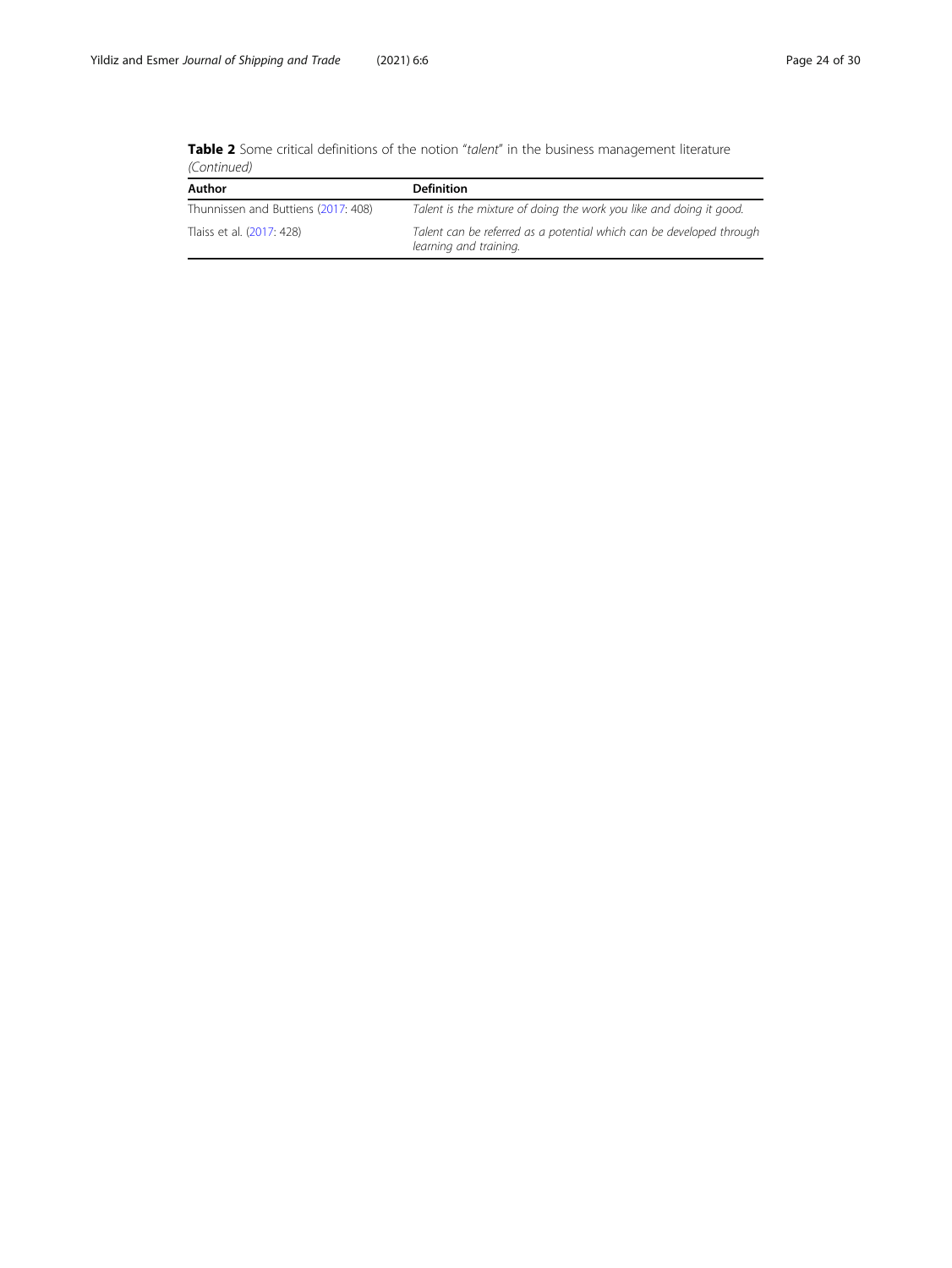# <span id="page-24-0"></span>Appendix 2

Table 3 Some important definitions regarding to the "talent management" concept in the business management literature

| Author                                                              | <b>Definition</b>                                                                                                                                                                                                                                                                                                                             |
|---------------------------------------------------------------------|-----------------------------------------------------------------------------------------------------------------------------------------------------------------------------------------------------------------------------------------------------------------------------------------------------------------------------------------------|
| Lewis and Heckman (2006: 140); Cui<br>et al. (2018: 11)             | TM defined as planning and preparing future projections about employment<br>requirements, and focusing on high-performing, high-potential talent.                                                                                                                                                                                             |
| Barron (2008: 730); Bagheri et al. (2020:<br>88)                    | Talent management (TM) refers to the procedure of identifying and developing<br>talented employees through phases of interviewing, hiring, orienting and<br>completely integrating them into the organization's culture.                                                                                                                      |
| Collings and Mellahi (2009: 304)                                    | Talent management can be defined as processes and activities that<br>significantly contribute the company's sustainable competitive advantage, that<br>involve identifying key positions, developing and maintaining a talent pool to<br>fill these positions and generating a differentiated HR architecture to facilitate<br>filling these. |
| Hausknecht et al. (2009: 270); Silzer and<br>Dowell 2010: 18        | TM is the execution of collective strategies or systems developed to enhance<br>firm productivity by developing superior processes for attracting, developing,<br>utilizing and retaining employees with the necessary skills and aptitude to<br>meet current and future business needs.                                                      |
| lles et al. (2010: 181)                                             | TM is the way of strategically managing the flow of talent along a company<br>at aiming to match the right people with the right jobs at the right time<br>based on strategic business objectives.                                                                                                                                            |
| Burbach and Royle (2010: 415)                                       | Talent management is a type of personnel management. It focuses on the<br>knowledge, skill and abilities (KSAs) of the employee and on his/her potential<br>for advancement to senior management roles by contributing the business<br>success.                                                                                               |
| Scullion et al. (2010: 106); Ewerlin and<br>Süß (2016: 144)         | Talent management can be identified as the combined tasks of identifying,<br>selecting, developing, appraising, motivating and retaining talent in order to<br>enable and maintain the sustainable competitive advantage of the company.                                                                                                      |
| Tarique and Schuler (2010: 124); Cerdin<br>and Brewster (2014: 248) | Talent management is related to systematically operating HRM activities to<br>attract, develop, and retain employees with high levels of human and social<br>capital consistent with the strategic directions of the company in a dynamic,<br>highly competitive environment.                                                                 |
| Bethke-Langenegger et al. (2011: 530)                               | Talent management is a process which can be utilized to lead employees'<br>behaviour in a way that fits business needs.                                                                                                                                                                                                                       |
| Schuler et al. (2011: 507)                                          | Talent management refers to the systematic utilization of significant policies<br>and practices to handle the several talent challenges that a firm confronts.                                                                                                                                                                                |
| Raman et al. (2013: 336)                                            | TM could be referred as the contemplated and organized actions by firms to<br>ideally select, develop, deploy and retain competent and committed talented<br>employees for key positions which bear significant influences on the overall<br>performance and competitive advantage of the organization.                                       |
| Gelens et al. (2013: 342)                                           | TM is the differential management of employees according to their relative<br>potential to contribute to an organization's competitive advantage.                                                                                                                                                                                             |
| Cappelli and Keller (2014: 307)                                     | Talent management is the process which companies anticipate and encounter<br>their demand for talent in strategic positions.                                                                                                                                                                                                                  |
| Cascio and Boudreau (2016: 111)                                     | Talent management could be identified as the management and development<br>of high-performing and high-potential employees in critical and important<br>organizational roles.                                                                                                                                                                 |
| Festing and Schäfer (2014: 263)                                     | TM can be identified as a collection of all policies, practices, and systems that<br>effect, bearing, and performance of talents, aiming at attraction and retention<br>of talented employees.                                                                                                                                                |
| Al Ariss et al. (2014: 173-174); (Bonneton<br>et al. (2019: 4)      | TM can be defined as a bunch of HR practices proposed to support the<br>developing of a company's talent pipeline for key and strategic positions.                                                                                                                                                                                            |
| Crowley-Henry and Al Ariss (2018: 2059)                             | TM can be defined as a way of identifying, selecting, recruiting, developing,<br>and retaining talents to meet strategic goals of companies.                                                                                                                                                                                                  |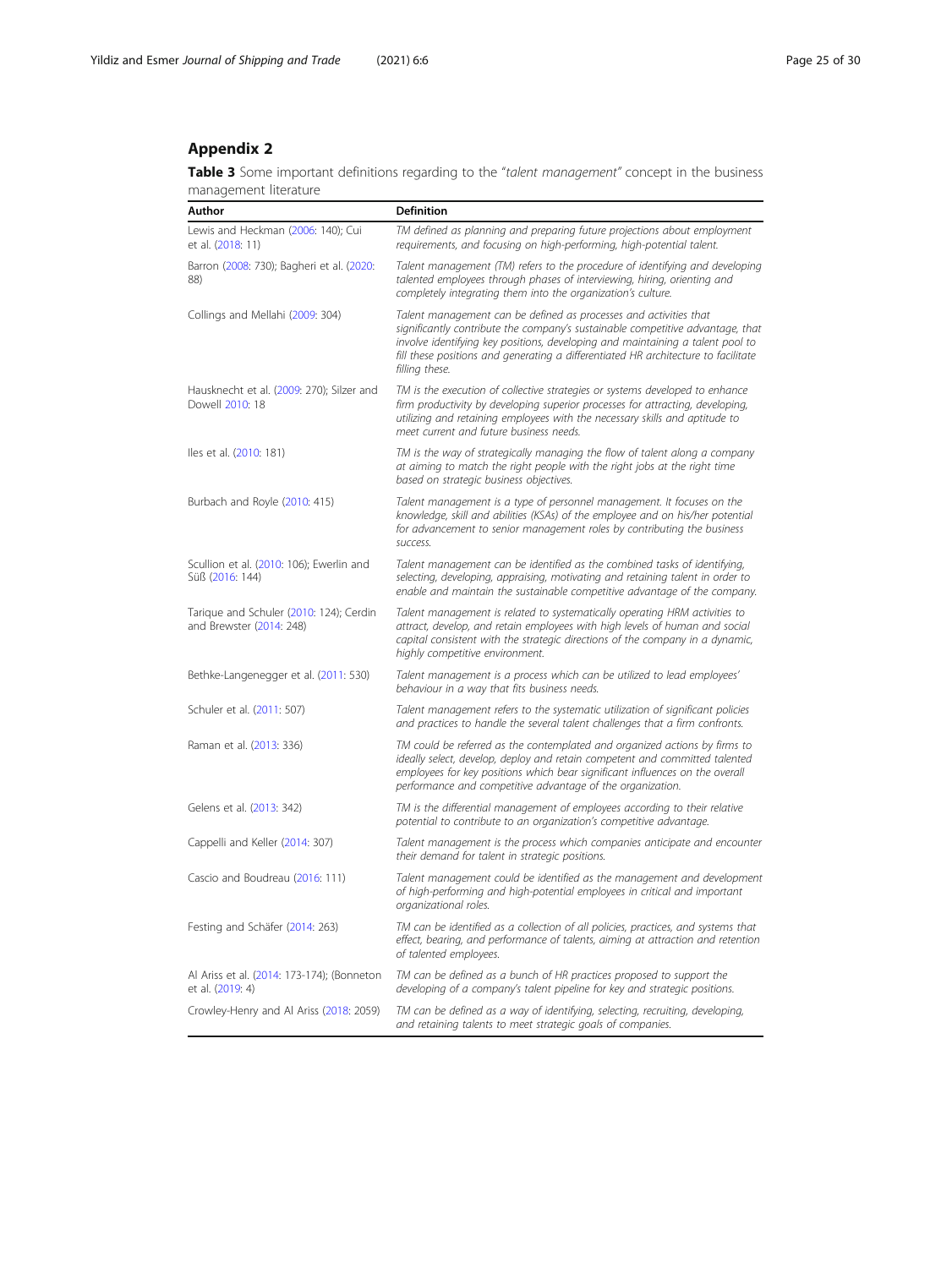# <span id="page-25-0"></span>Appendix 3

# Table 4 Profile of the participants

| <b>Type of Company</b>                  | Occupation                    | Gender Age |                      | <b>Years of Experience</b><br>within the Industry | <b>Education</b>     | Interviewee<br>Code |
|-----------------------------------------|-------------------------------|------------|----------------------|---------------------------------------------------|----------------------|---------------------|
| Overseas-based<br>Multinational Company | HR Manager                    | Male       | 41 Years<br>and Over | $11-15$ Years                                     | Bachelor's<br>Degree | P1                  |
|                                         | HR Specialist                 | Male       | $20 - 30$<br>Years   | 1-5 Years                                         | Bachelor's<br>Degree | P <sub>2</sub>      |
|                                         | <b>HR Specialist</b>          | Female     | $20 - 30$<br>Years   | 6-10 Years                                        | Bachelor's<br>Degree | P3                  |
| Overseas-based<br>Multinational Company | HR Manager                    | Male       | 41 Years<br>and Over | 21 Years and Over                                 | Master's<br>Degree   | P4                  |
|                                         | HR Assistant<br>Manager       | Female     | 41 Years<br>and Over | 21 Years and Over                                 | Bachelor's<br>Degree | P5                  |
|                                         | HR Specialist                 | Female     | $20 - 30$<br>Years   | 1-5 Years                                         | Master's<br>Degree   | P6                  |
| Overseas-based<br>Multinational Company | HR Assistant<br>Manager       | Female     | 41 Years<br>and Over | 21 Years and Over                                 | Bachelor's<br>Degree | Р7                  |
|                                         | HR Chief                      | Male       | $20 - 30$<br>Years   | 6-10 Years                                        | Master's<br>Degree   | P8                  |
|                                         | HR Specialist                 | Female     | $20 - 30$<br>Years   | 1-5 Years                                         | Master's<br>Degree   | P9                  |
| Turkish Large-scale<br>Company          | HR Assistant<br>Manager       | Male       | $31 - 40$<br>Years   | 16-20 Years                                       | Bachelor's<br>Degree | P <sub>10</sub>     |
| Turkish Medium-sized<br>Enterprise      | HR Manager                    | Female     | $31 - 40$<br>Years   | 6-10 Years                                        | Bachelor's<br>Degree | P11                 |
| Turkish Multinational<br>Company        | HR Specialist                 | Female     | $20 - 30$<br>Years   | 6-10 Years                                        | Master's<br>Degree   | P12                 |
| Turkish Multinational<br>Company        | HR Specialist                 | Female     | $20 - 30$<br>Years   | 1-5 Years                                         | Master's<br>Degree   | P13                 |
| Turkish Large-scale<br>Company          | <b>HR Business</b><br>Partner | Female     | $31 - 40$<br>Years   | 6-10 Years                                        | Master's<br>Degree   | P14                 |
| Turkish Multinational<br>Company        | HR Specialist                 | Female     | $31 - 40$<br>Years   | 6-10 Years                                        | Master's<br>Degree   | P15                 |
| Turkish Large-scale<br>Company          | HR Specialist                 | Male       | $31 - 40$<br>Years   | 1-5 Years                                         | Bachelor's<br>Degree | P16                 |
| Turkish Multinational<br>Company        | HR Specialist                 | Male       | $31 - 40$<br>Years   | 6-10 Years                                        | Bachelor's<br>Degree | P17                 |
| Turkish Large-scale<br>Company          | <b>HR Business</b><br>Partner | Male       | $31 - 40$<br>Years   | $11-15$ Years                                     | Master's<br>Degree   | P18                 |
| Turkish Multinational<br>Company        | HR Manager                    | Female     | $31 - 40$<br>Years   | 6-10 Years                                        | Bachelor's<br>Degree | P19                 |
| Turkish Multinational<br>Company        | HR Manager                    | Female     | $31 - 40$<br>Years   | $11-15$ Years                                     | Master's<br>Degree   | P20                 |
| Turkish Multinational<br>Company        | HR Specialist                 | Female     | $31 - 40$<br>Years   | 1-5 Years                                         | Master's<br>Degree   | P21                 |
| Joint Venture (Turkish-<br>Foreign)     | HR Manager                    | Male       | 41 Years<br>and Over | 21 Years and Over                                 | Bachelor's<br>Degree | P <sub>22</sub>     |
| Turkish Multinational<br>Company        | <b>HR Specialist</b>          | Female     | $31 - 40$<br>Years   | 1-5 Years                                         | Bachelor's<br>Degree | P23                 |
| Turkish Multinational<br>Company        | HR Manager                    | Female     | $20 - 30$<br>Years   | 1-5 Years                                         | Bachelor's<br>Degree | P <sub>24</sub>     |
| Turkish Multinational<br>Company        | HR Manager                    | Female     | 41 Years<br>and Over | 21 Years and Over                                 | Master's<br>Degree   | P <sub>25</sub>     |
| Turkish Large Scale<br>Company          | HR Manager                    | Female     | $31 - 40$<br>Years   | 16-20 Years                                       | Bachelor's<br>Degree | P <sub>26</sub>     |
| Joint Venture (Turkish-<br>Foreign)     | <b>HR Business</b><br>Partner | Female     | $31 - 40$<br>Years   | 1-5 Years                                         | Master's<br>Degree   | P27                 |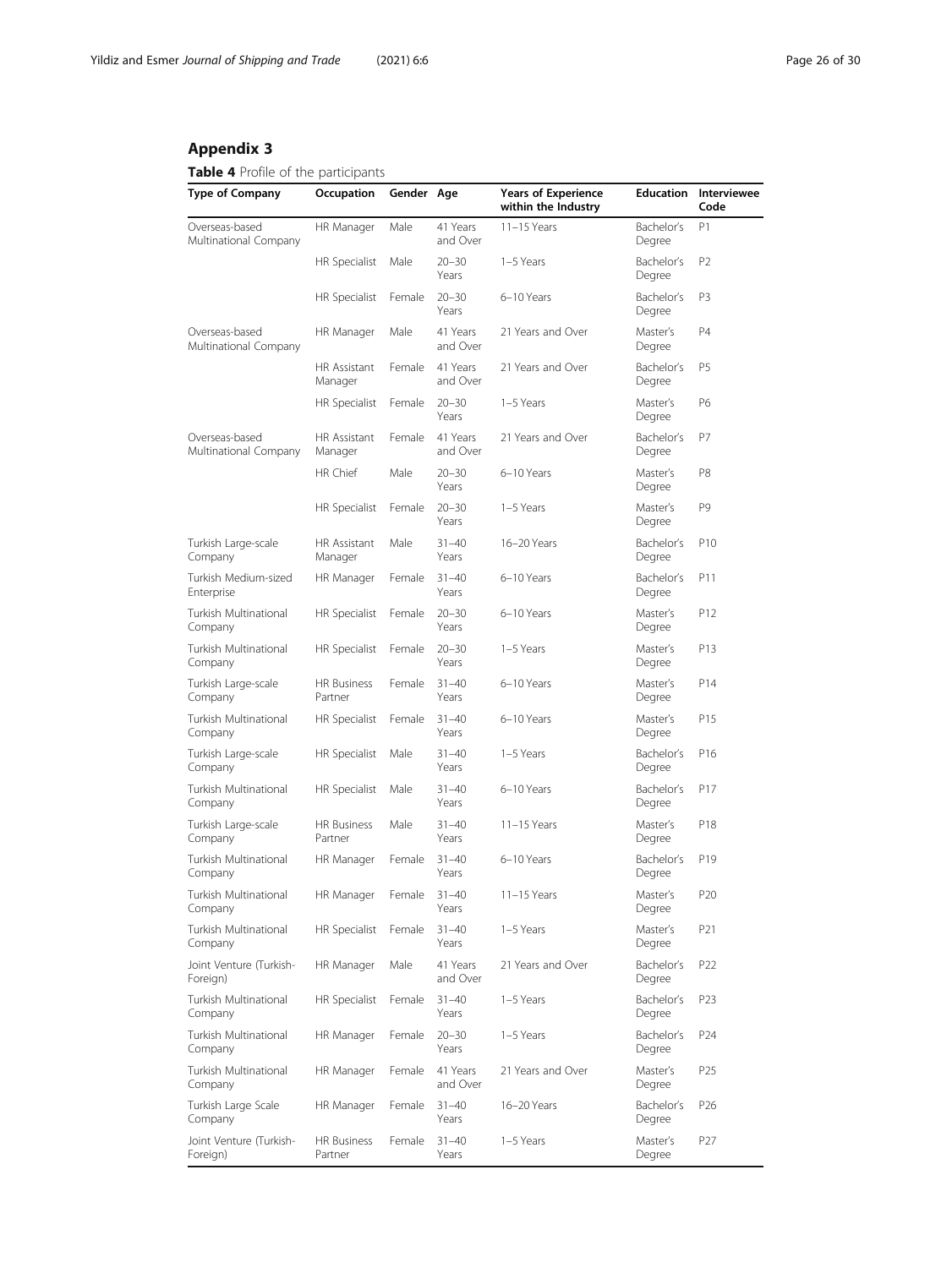#### <span id="page-26-0"></span>Acknowledgements

Not applicable.

#### Authors' contributions

The whole process has been handled by both of the authors cooperatively. The author(s) read and approved the final manuscript.

#### Funding

Not applicable.

#### Availability of data and materials

The datasets used and/or analysed during the current study are available from the corresponding author on reasonable request.

# Declaration

#### Competing interests

We declare that we have no competing interests.

#### Author details

<sup>1</sup>Barbaros Hayrettin Naval Architecture and Maritime Faculty, Iskenderun Technical University Iskenderun Technical University (ISTE) Rectorate, Central Campus, 31200 Iskenderun, Hatay, Turkey. <sup>2</sup>Maritime Faculty, Dokuz Eylul University, Adatepe Str., Doguş Avenue, Tınaztepe Campus, 35390 Buca, Izmir, Turkey.

Received: 20 January 2021 Accepted: 16 May 2021 Published online: 17 June 2021

#### References

- Al Ariss A, Cascio W, Paauwe J (2014) Talent management: current theories and future research directions. J World Bus 49(2): 173–179. <https://doi.org/10.1016/j.jwb.2013.11.001>
- Ashton C, Morton L (2005) Managing talent for competitive advantage: taking a systemic approach to talent management. Strateg HR Rev 4(5):28–31. <https://doi.org/10.1108/14754390580000819>
- Avedon MJ, Scholes G (2010) Building competitive advantage through integrated talent management. In: Silzer R, Dowell BE (eds) Strategy-driven talent management: a leadership imperative. Wiley, San Francisco, pp 73–122
- Axelrod B, Handfield-Jones H, Michaels E (2002) A new game plan for C players. Harv Bus Rev 80(1):80–88
- Axelrod E, Handfield-Jones H, Welsh T (2001) The war for talent part II. McKinsey Q 2:9–12
- Bagheri M, Baum T, Ebrahimi A, Abbasi A (2020) Talent management in the tourism and hospitality industry: evidence from Iran. Anatolia 31(1):88–98. <https://doi.org/10.1080/13032917.2019.1708423>
- Barney JB (1991) Firm resources and sustained competitive advantage. J Manag 17(1):99–120. [https://doi.org/10.1177/01492](https://doi.org/10.1177/014920639101700108) [0639101700108](https://doi.org/10.1177/014920639101700108)
- Barron P (2008) Education and talent management: implications for the hospitality industry. Int J Contemp Hosp Manag 20(7):730–742. <https://doi.org/10.1108/09596110810897583>
- Beechler S, Woodward IC (2009) 'The global 'war for talent. J Int Manag 15(3):273–285. [https://doi.org/10.1016/j.intman.2009.](https://doi.org/10.1016/j.intman.2009.01.002) [01.002](https://doi.org/10.1016/j.intman.2009.01.002)
- Bethke-Langenegger P, Mahler P, Staffelbach B (2011) Effectiveness of talent management strategies. Eur J Int Manag 5(5): 524–539
- Bloor M, Wood F (2006) Keywords in qualitative methods: a vocabulary of research concepts. Sage, California. [https://doi.](https://doi.org/10.4135/9781849209403) [org/10.4135/9781849209403](https://doi.org/10.4135/9781849209403)
- Bolander P, Werr A, Asplund K (2017) The practice of talent management: a framework and typology. Pers Rev 46(8):1523– 1551. <https://doi.org/10.1108/PR-02-2016-0037>
- Bonneton D, Schworm SK, Festing M, Muratbekova-Touron M (2019) Do global talent management programs help to retain talent? A career-related framework. Int J Hum Resourc Manag:1–36
- Boudreau JW, Ramstad P (2005) Talentship and the evolution of human resource management: from professional practices to strategic talent decision science. Hum Resour Plann J 28(2):17–26
- Buckingham M, Vosburgh RM (2001) The 21st century human resources function: it's the talent, stupid! Hum Resourc Plann 24:17–23

Burbach R, Royle T (2010) Talent on demand? Talent management in the German and Irish subsidiaries of a US multinational corporation. Pers Rev 39(4):414–431. <https://doi.org/10.1108/00483481011045399>

Cappelli P (2008) Talent management for the twenty-first century. Harv Bus Rev 86(3):74–81

Cappelli P, Keller JR (2014) Talent management: conceptual approaches and practical challenges. Annu Rev Organ Psychol Organ Behav 1(1):305–331. <https://doi.org/10.1146/annurev-orgpsych-031413-091314>

- Cascio WF, Boudreau JW (2016) The search for global competence: from international HR to talent management. J World Bus 51(1):103–114. <https://doi.org/10.1016/j.jwb.2015.10.002>
- Cerdin JL, Brewster C (2014) Talent management and expatriation: bridging two streams of research and practice. J World Bus 49(2):245–252. <https://doi.org/10.1016/j.jwb.2013.11.008>
- Chabault D, Hulin A, Soparnot R (2012) Talent management in clusters. Organ Dyn 41(4):327–335. [https://doi.org/10.1016/j.](https://doi.org/10.1016/j.orgdyn.2012.08.008) [orgdyn.2012.08.008](https://doi.org/10.1016/j.orgdyn.2012.08.008)

Chambers E, Foulon M, Handfield-Jones H, Hankin S, Michaels E (1998) The war for talent. McKinsey Q 3:44–57

Chuai X, Preece D, Iles P (2008) Is talent management just "old wine in new bottles"? The case of multinational companies in Beijing. Manag Res News 31(12):901–911. <https://doi.org/10.1108/01409170810920611>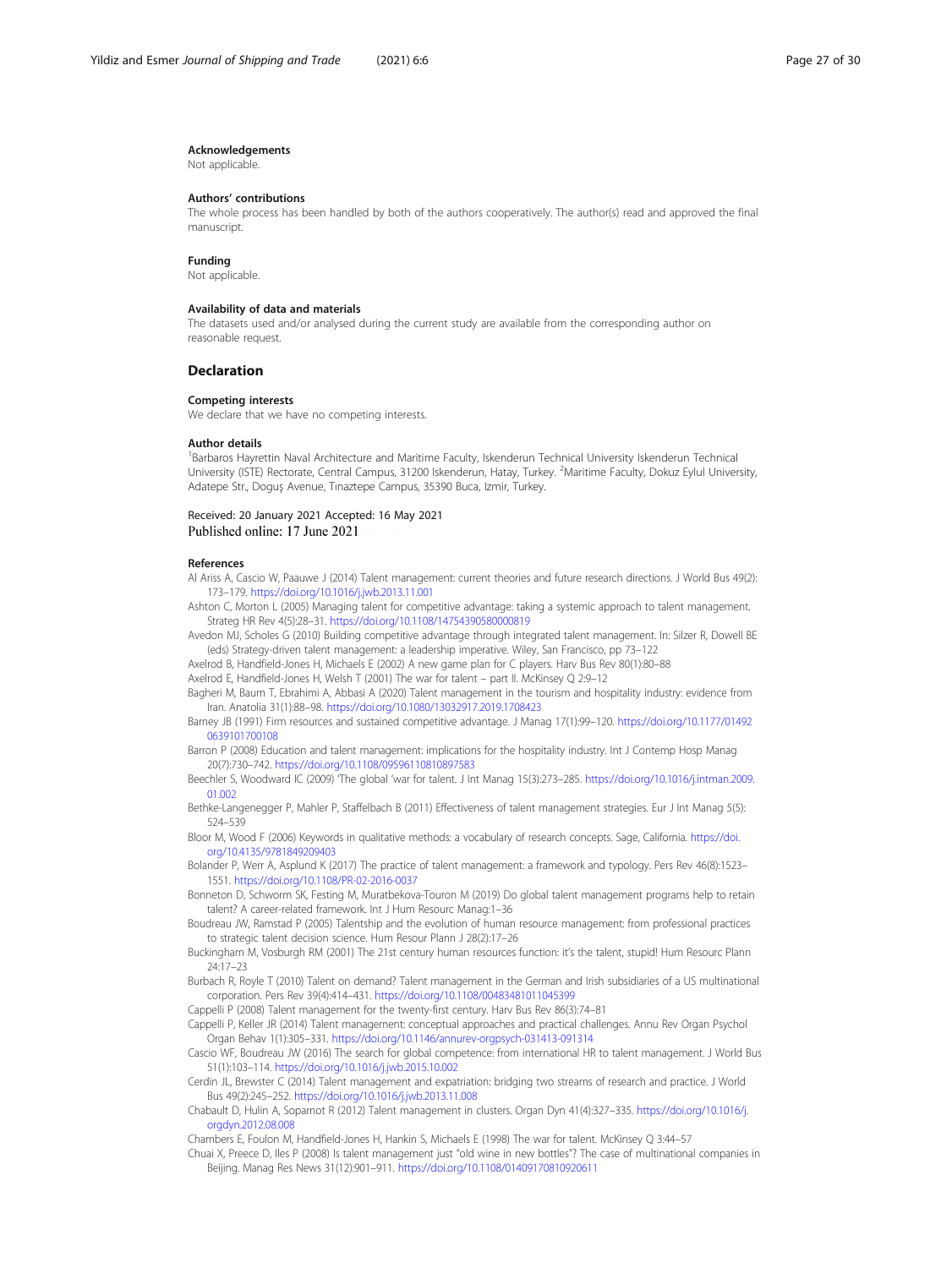- <span id="page-27-0"></span>Chung KL, D'Annunzio-Green N (2018) Talent management practices in small-and-mediumsized enterprises in the hotel sector: an entrepreneurial owner-manager perspective. Worldwide Hospitality Tourism Themes 10(1):101-116. [https://doi.](https://doi.org/10.1108/WHATT-10-2017-0065) [org/10.1108/WHATT-10-2017-0065](https://doi.org/10.1108/WHATT-10-2017-0065)
- Collings DG, Mellahi K (2009) Strategic talent management: a review and research agenda2. Hum Resour Manag Rev 19(4): 304–313. <https://doi.org/10.1016/j.hrmr.2009.04.001>
- Cooke FL, Saini DS, Wang J (2014) Talent management in China and India: a comparison of management perceptions and human resource practices. J World Bus 49(2):225–235. <https://doi.org/10.1016/j.jwb.2013.11.006>
- Corbin J, Strauss A (1990) Grounded theory research: procedures, canons, and evaluative criteria. Qual Sociol 13(1):3–21. <https://doi.org/10.1007/BF00988593>
- Crane B, Hartwell C (2019) Global talent management: a life cycle view of the interaction between human and social capital. J World Bus 54(2):82–92. <https://doi.org/10.1016/j.jwb.2018.11.002>
- Creswell JW (2007) Qualitative inquiry and research design: choosing among five approaches, 2nd edn. Sage, California Crowley-Henry M, Al Ariss A (2018) Talent management of skilled migrants: propositions and an agenda for future research. Int J Hum Resour Manag 29(13):2054–2079. <https://doi.org/10.1080/09585192.2016.1262889>
- Cui W, Khan S, Tarba Z (2018) Strategic talent management in service SMEs of China. Thunderbird Int Bus Rev 60(1):9–20. <https://doi.org/10.1002/tie.21793>
- De Vos A, Dries N (2013) Applying a talent management lens to career management: the role of human capital composition and continuity. Int J Hum Resour Manag 24(9):1816–1831. <https://doi.org/10.1080/09585192.2013.777537>
- Demirbag M, Collings DG, Tatoglu E, Mellahi K, Wood G (2014) High-performance work systems and organizational performance in emerging economies: evidence from MNEs in Turkey. Manag Int Rev 54(3):325–359. [https://doi.org/10.1](https://doi.org/10.1007/s11575-014-0204-9) [007/s11575-014-0204-9](https://doi.org/10.1007/s11575-014-0204-9)
- Demirbag M, Tatoglu E, Wilkinson A (2016) Adoption of high-performance work systems by local subsidiaries of developed country and Turkish MNEs and indigenous firms in Turkey. Hum Resour Manag 55(6):1001–1024. [https://doi.org/10.1002/](https://doi.org/10.1002/hrm.21706) [hrm.21706](https://doi.org/10.1002/hrm.21706)
- Dries N (2013) The psychology of talent management: a review and research agenda. Hum Resour Manag Rev 23(4):272–285. <https://doi.org/10.1016/j.hrmr.2013.05.001>
- Erlingsson C, Brysiewicz P (2017) A hands-on guide to doing content analysis. Afr J Emerg Med 7(3):93–99. [https://doi.org/1](https://doi.org/10.1016/j.afjem.2017.08.001) [0.1016/j.afjem.2017.08.001](https://doi.org/10.1016/j.afjem.2017.08.001)
- Ewerlin D (2013) The influence of global talent management on employer attractiveness: an experimental study2. Zeitschrift fur Personalforschung 23(3):279–304
- Ewerlin D, Süß S (2016) Dissemination of talent management in Germany: myth, facade or economic necessity? Pers Rev 45(1):142–160. <https://doi.org/10.1108/PR-08-2014-0174>
- Farndale E, Scullion H, Sparrow P (2010) The role of the corporate HR function in global talent management. J World Bus 45(2):161–168. <https://doi.org/10.1016/j.jwb.2009.09.012>
- Festing M, Schäfer L (2014) Generational challenges to talent management: a framework for talent retention based on the psychological-contract perspective. J World Bus 49(2):262–271. <https://doi.org/10.1016/j.jwb.2013.11.010>
- Festing M, Schäfer L, Scullion H (2013) Talent management in medium-sized German companies: an explorative study and agenda for future research. Int J Hum Resour Manag 24(9):1872–1893. <https://doi.org/10.1080/09585192.2013.777538>
- Gallardo-Gallardo E, Nijs S, Dries N, Gallo P (2015) Towards an understanding of talent management as a phenomenondriven field using bibliometric and content analysis. Hum Resour Manag Rev 25(3):264–279. [https://doi.org/10.1016/j.](https://doi.org/10.1016/j.hrmr.2015.04.003) [hrmr.2015.04.003](https://doi.org/10.1016/j.hrmr.2015.04.003)
- Gallardo-Gallardo E, Thunnissen M (2016) Standing on the shoulders of giants? A critical review of empirical talent management research. Empl Relat 38(1):31–56. <https://doi.org/10.1108/ER-10-2015-0194>
- Garrow VG, Hirsh W (2008) Talent management: issues of focus and fit. Public Pers Manag 37(4):389–402. [https://doi.org/10.11](https://doi.org/10.1177/009102600803700402) [77/009102600803700402](https://doi.org/10.1177/009102600803700402)
- Gelens J, Dries N, Hofmans J, Pepermans R (2013) The role of perceived organizational justice in shaping the outcomes of talent management: a research agenda. Hum Resour Manag Rev 23:341–353
- Ginesti G, Caldarelli A, Zampella A (2018) Exploring the impact of intellectual capital on company reputation and performance. J Intellect Cap 19(5):915–934. <https://doi.org/10.1108/JIC-01-2018-0012>
- Gogan LM, Artene A, Sarca I, Draghici A (2016) The impact of intellectual capital on organizational performance. Proc: Soc Behav Sci 221:194–202
- Golubovskaya M, Solnet D, Robinson RNS (2019) Recalibrating talent management for hospitality: a youth development perspective. Int J Contemp Hosp Manag 31(10):4105–4125. <https://doi.org/10.1108/IJCHM-11-2018-0911>
- Groysberg B, Abbott S (2012) A.P. Møller Maersk Group: evaluating strategic talent management initiatives. Harvard Bus Sch Case 2012:412–147
- Haralambides HE (2019) Gigantism in container shipping, ports and global logistics: a time-lapse into the future. Marit Econ Logistics 21(1):1–60. <https://doi.org/10.1057/s41278-018-00116-0>
- Harsch K, Festing M (2020) Dynamic talent management capabilities and organizational agility a qualitative exploration. Hum Resour Manag 59(1):43–61. <https://doi.org/10.1002/hrm.21972>
- Hartmann E, Feisel E, Schober H (2010) Talent management of western MNCs in China: balancing global integration and local responsiveness. J World Bus 45(2):169–178. <https://doi.org/10.1016/j.jwb.2009.09.013>
- Hausknecht JP, Rodda J, Howard MJ (2009) Targeted employee retention: performance-based and job-related differences in reported reasons for staying. Hum Resour Manag 48(2):269–288. <https://doi.org/10.1002/hrm.20279>
- Hedayati-Mehdiabadi AH, Li J (2016) Understanding talent development and implications for human resource development: an integrative literature review. Hum Resour Dev Rev 15(3):263–294. <https://doi.org/10.1177/1534484316655667>
- Iles P, Chuai X, Preece D (2010) Talent management and HRM in multinational companies in Beijing: definitions, differences and drivers. J World Bus 45(2):179–189. <https://doi.org/10.1016/j.jwb.2009.09.014>
- Jones J, Whitaker M, Seet PS, Parkin J (2012) Talent management in practice in Australia: individualistic or strategic? An exploratory study. Asia Pac J Hum Resour 50(4):399–420. <https://doi.org/10.1111/j.1744-7941.2012.00036.x>
- Jooss S, Burbach R, Ruël H (2019) Examining talent pools as a core talent management practice in multinational corporations. Int J Hum Resour Manag:1–32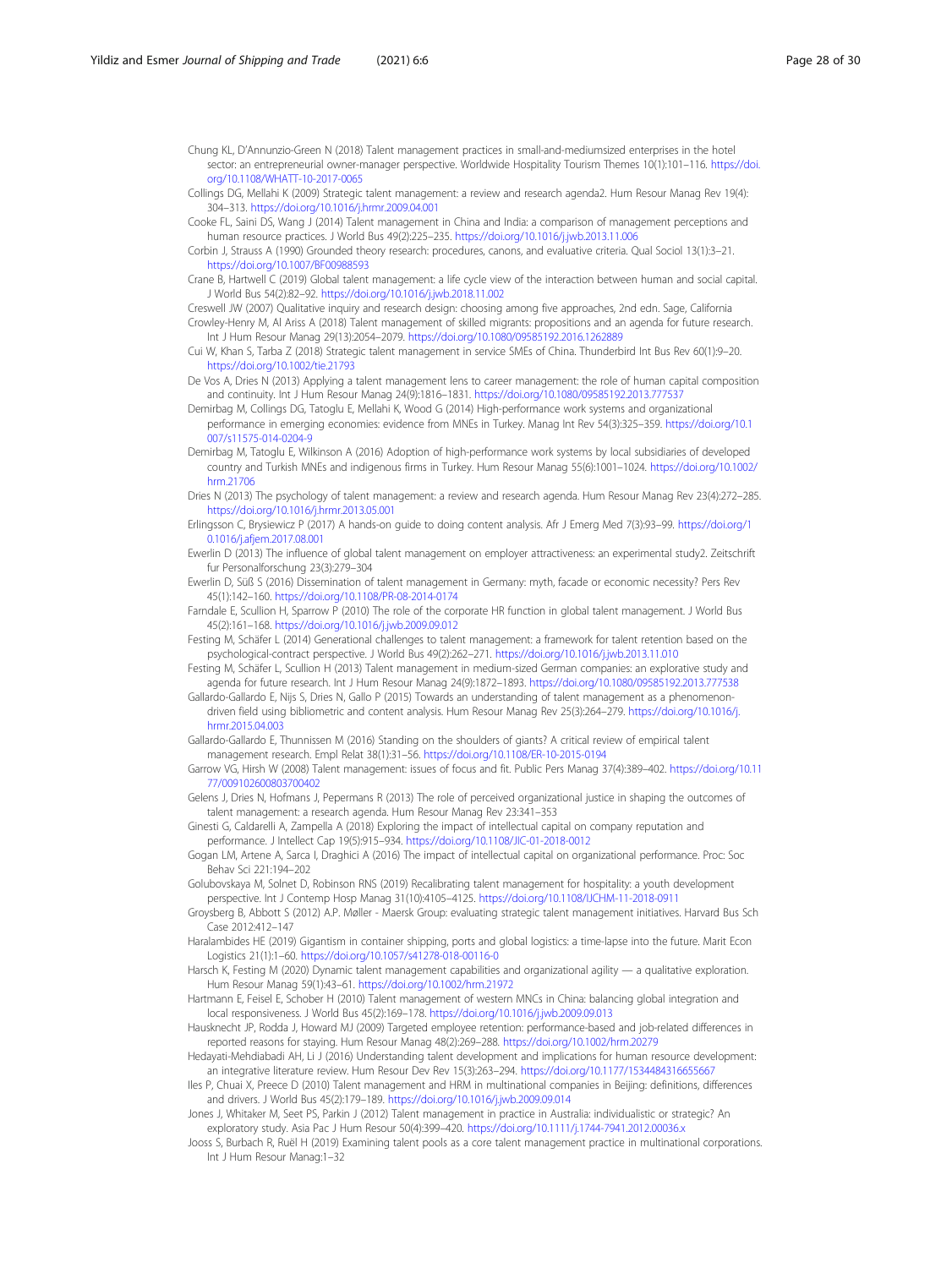<span id="page-28-0"></span>Kabasakal H, Dastmalchian A (2001) Introduction to the special issue on leadership and culture in the Middle East. Appl Psychol 50(4):479–488. <https://doi.org/10.1111/1464-0597.00069>

Kaya N (2006) The impact of human resource management practices and corporate entrepreneurship on firm performance: evidence from Turkish firms. Int J Hum Resour Manag 17(12):2074–2090. <https://doi.org/10.1080/09585190601000204>

Khilji S, Tarique I, Schuler IR (2015) Incorporating the macro view in global talent management. Hum Resour Manag Rev 25(3):236–248. <https://doi.org/10.1016/j.hrmr.2015.04.001>

- Khoreva V, Kostanek E (2019) Evolving talent management patterns and challenges in Russia and Kazakhstan investigating employer perspective. Balt J Manag 14(3):411–426. <https://doi.org/10.1108/BJM-09-2018-0340>
- King KA, Vaiman V (2019) Enabling effective talent management through a macro-contingent approach: a framework for research and practice. Bus Res Q 22(3):194–206
- Kravariti F, Johnston K (2020) Talent management: a critical literature review and research agenda for public sector human resource management. Public Manag Rev 22(1):75–95. <https://doi.org/10.1080/14719037.2019.1638439>

Krippendorff K (2004) Content analysis: an introduction to its methodology, 2nd edn. Sage, California

Krishnan T, Scullion H (2017) Talent management and dynamic view of talent in small and medium enterprises. Hum Resour Manag Rev 27(3):431–441. <https://doi.org/10.1016/j.hrmr.2016.10.003>

Kuckartz U, Rädiker S (2019) Analysing qualitative data with MAXQDA: text, audio, and video. Springer, Cham. [https://doi.](https://doi.org/10.1007/978-3-030-15671-8) [org/10.1007/978-3-030-15671-8](https://doi.org/10.1007/978-3-030-15671-8)

Latukha M (2015) Talent management in Russian companies: domestic challenges and international experience. Int J Hum Resour Manag 26(8):1051–1075. <https://doi.org/10.1080/09585192.2014.922598>

Latukha M (2018) Can talent management practices be considered as a basis for sustainable competitive advantages in emerging-market firms? Evidence from Russia. Thunderbird Int Bus Rev 60(1):69–87. <https://doi.org/10.1002/tie.21778>

Lepak DP, Snell SA (1999) The human resource architecture: toward a theory of human capital allocation and development. Acad Manag Rev 24(1):517–543

Lepak DP, Snell SA (2002) Examining the human resource architecture: the relationships among human capital, employment, and human resource configurations. J Manag 28(4):31–48

Lewis R, Heckman R (2006) Talent management: a critical review. Hum Resour Manag Rev 16(2):139–154. [https://doi.org/10.1](https://doi.org/10.1016/j.hrmr.2006.03.001) [016/j.hrmr.2006.03.001](https://doi.org/10.1016/j.hrmr.2006.03.001)

Marinakou E, Giousmpasoglou C (2019) Talent management and retention strategies in luxury hotels: evidence from four countries. Int J Contemp Hosp Manag 31(10):3855–3878. <https://doi.org/10.1108/IJCHM-10-2018-0862>

Mayring P (2014) Qualitative content analysis: theoretical foundation, basic procedures and software solution, Klagenfurt Available at: <http://nbn-resolving.de/urn:nbn:de:0168-ssoar-395173>

McDonnell A, Collings DG, Mellahi K, Schuler R (2017) Talent management: a systematic review and future prospects. Eur J Int Manag 11(1):86–128

McDonnell A, Hickey C, Gunnigle P (2011) Global talent management: exploring talent identification in the multinational enterprise. Eur J Int Manag 5(2):174–193

McHugh ML (2012) Interrater reliability: the kappa statistic. Bioch Med 22(3):276–282

Mensah JK (2015) A 'coalesced framework' of talent management and employee performance: for further research and practice. Int J Product Perform Manag 64(4):544–566. <https://doi.org/10.1108/IJPPM-07-2014-0100>

- Meyers MC, van Woerkom M (2014) The influence of underlying philosophies on talent management: theory, implications for practice, and research agenda. J World Bus 49(2):192–203. <https://doi.org/10.1016/j.jwb.2013.11.003>
- Meyers MC, van Woerkom M, Dries N (2013) Talent-innate or acquired? Theoretical considerations and their implications for talent management. Hum Resour Manag Rev 23(4):305–321. <https://doi.org/10.1016/j.hrmr.2013.05.003>
- Meyers MC, van Woerkom M, Paauwe J, Dries N (2020) HR managers' talent philosophies: prevalence and relationships with perceived talent management practices. Int J Hum Resour Manag 31(4):562–588. [https://doi.org/10.1080/09585192.2019.1](https://doi.org/10.1080/09585192.2019.1579747) [579747](https://doi.org/10.1080/09585192.2019.1579747)

Ng AKY, Koo AC, Ho WCJ (2009) The motivations and added values of embarking on postgraduate professional education: evidences from the maritime industry. Transp Policy 16(5):251–258. <https://doi.org/10.1016/j.tranpol.2009.08.004>

- Nijs S, Gallardo-Gallardo E, Dries N, Sels L (2014) A multidisciplinary review into the definition, operationalization, and measurement of talent. J World Bus 49(2):180–191. <https://doi.org/10.1016/j.jwb.2013.11.002>
- Nilsson S, Ellström P (2012) Employability and talent management: challenges for HRD practices. Eur J Train Dev 36(1):26–45. <https://doi.org/10.1108/03090591211192610>

Notteboom T, Parola F, Satta G, Torre T (2019) Skills and competences in maritime logistics: managerial and organizational emerging issues for human resources. Impresa Progetto: Electron J Manag 3:1–7

Palinkas LA, Horwitz SM, Green CA, Wisdom JP, Duan N, Hoagwood K (2015) Purposeful sampling for qualitative data collection and analysis in mixed method implementation research. Adm Policy Ment Health Ment Health Serv Res 42(5): 533–544. <https://doi.org/10.1007/s10488-013-0528-y>

Pandita D, Ray S (2018) Talent management and employee engagement – a meta-analysis of their impact on talent retention. Ind Commer Train 50(4):185–199. <https://doi.org/10.1108/ICT-09-2017-0073>

Pantouvakis A, Karakasnaki M (2018) The human talent and its role in ISM code effectiveness and competitiveness in the shipping industry. Marit Policy Manag 45(5):649–664. <https://doi.org/10.1080/03088839.2018.1454989>

Pantouvakis A, Karakasnaki M (2019) Exploring the links between talent philosophies and talent management in service organizations. Ind Commer Train 51(4):277–286. <https://doi.org/10.1108/ICT-03-2019-0026>

Parola F, Satta G (2012) Human resources and value creation in Italian logistics firms. In: Passaro R, Thomas A (eds) Supply chain management: perspectives, issues and cases. McGraw-Hill, Milan, pp 169–180

Poocharoen O, Lee C (2013) Talent management in the public sector. Public Manag Rev 15(8):1185–1207. [https://doi.org/10.1](https://doi.org/10.1080/14719037.2013.816525) [080/14719037.2013.816525](https://doi.org/10.1080/14719037.2013.816525)

Progoulaki M, Theotokas I (2010) Human resource management and competitive advantage: an application of resourcebased view in the shipping industry. Mar Policy 34(3):575–582. <https://doi.org/10.1016/j.marpol.2009.11.004>

Raman R, Chadee D, Roxas B, Michailova S (2013) Effects of partnership quality, talent management, and global mindset on performance of offshore IT service providers in India. J Int Manag 19(4):333–346. [https://doi.org/10.1016/j.intman.2013.03.](https://doi.org/10.1016/j.intman.2013.03.010) [010](https://doi.org/10.1016/j.intman.2013.03.010)